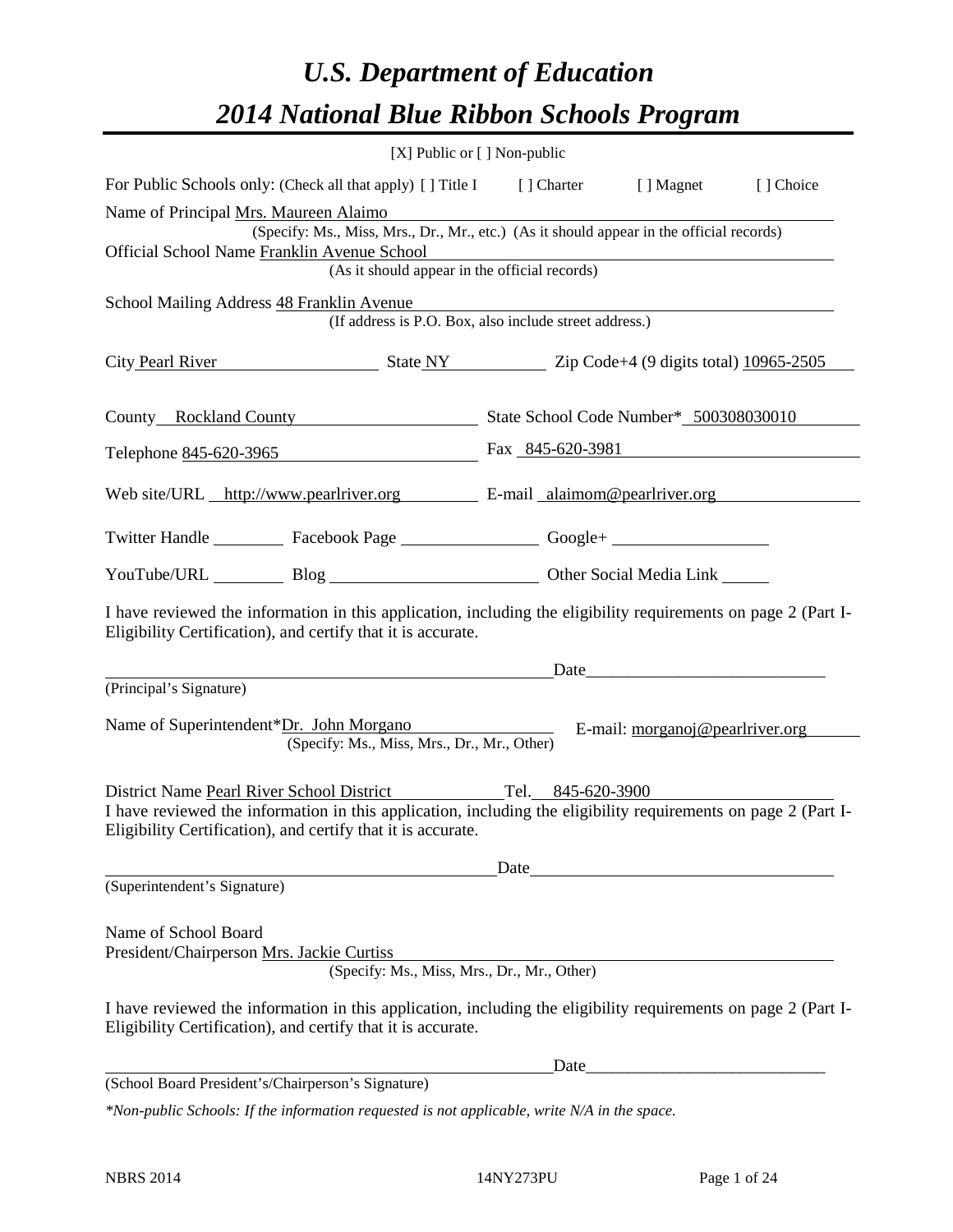#### **Include this page in the school's application as page 2.**

The signatures on the first page of this application (cover page) certify that each of the statements below concerning the school's eligibility and compliance with U.S. Department of Education, Office for Civil Rights (OCR) requirements is true and correct.

- 1. The school configuration includes one or more of grades K-12. (Schools on the same campus with one principal, even a K-12 school, must apply as an entire school.)
- 2. The school has made its Annual Measurable Objectives (AMOs) or Adequate Yearly Progress (AYP) each year for the past two years and has not been identified by the state as "persistently dangerous" within the last two years.
- 3. To meet final eligibility, a public school must meet the state's AMOs or AYP requirements in the 2013-2014 school year and be certified by the state representative. Any status appeals must be resolved at least two weeks before the awards ceremony for the school to receive the award.
- 4. If the school includes grades 7 or higher, the school must have foreign language as a part of its curriculum.
- 5. The school has been in existence for five full years, that is, from at least September 2008 and each tested grade must have been part of the school for the past three years.
- 6. The nominated school has not received the National Blue Ribbon Schools award in the past five years: 2009, 2010, 2011, 2012, or 2013.
- 7. The nominated school has no history of testing irregularities, nor have charges of irregularities been brought against the school at the time of nomination. The U.S. Department of Education reserves the right to disqualify a school's application and/or rescind a school's award if irregularities are later discovered and proven by the state.
- 8. The nominated school or district is not refusing Office of Civil Rights (OCR) access to information necessary to investigate a civil rights complaint or to conduct a district-wide compliance review.
- 9. The OCR has not issued a violation letter of findings to the school district concluding that the nominated school or the district as a whole has violated one or more of the civil rights statutes. A violation letter of findings will not be considered outstanding if OCR has accepted a corrective action plan from the district to remedy the violation.
- 10. The U.S. Department of Justice does not have a pending suit alleging that the nominated school or the school district as a whole has violated one or more of the civil rights statutes or the Constitution's equal protection clause.
- 11. There are no findings of violations of the Individuals with Disabilities Education Act in a U.S. Department of Education monitoring report that apply to the school or school district in question; or if there are such findings, the state or district has corrected, or agreed to correct, the findings.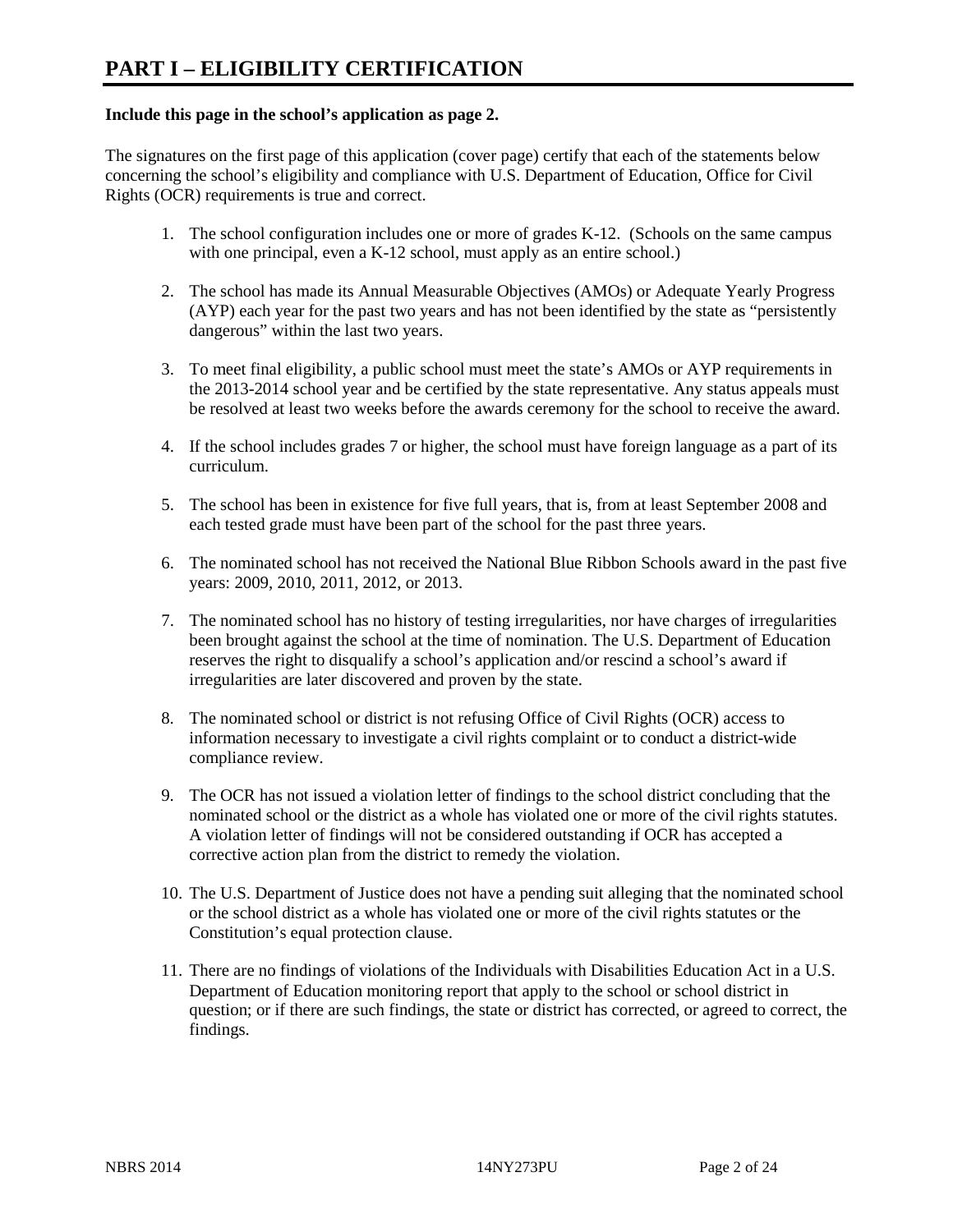## **PART II - DEMOGRAPHIC DATA**

#### **All data are the most recent year available.**

**DISTRICT** (Question 1 is not applicable to non-public schools)

| 1. | Number of schools in the district<br>(per district designation): | $\overline{3}$ Elementary schools (includes K-8)<br>1 Middle/Junior high schools<br>1 High schools<br>$0 K-12$ schools |
|----|------------------------------------------------------------------|------------------------------------------------------------------------------------------------------------------------|
|    |                                                                  |                                                                                                                        |

5 TOTAL

**SCHOOL** (To be completed by all schools)

- 2. Category that best describes the area where the school is located:
	- [] Urban or large central city
	- [ ] Suburban with characteristics typical of an urban area
	- [X] Suburban
	- [ ] Small city or town in a rural area
	- [ ] Rural
- 3. 3 Number of years the principal has been in her/his position at this school.
- 4. Number of students as of October 1 enrolled at each grade level or its equivalent in applying school:

| Grade                           | # of         | # of Females | <b>Grade Total</b> |
|---------------------------------|--------------|--------------|--------------------|
|                                 | <b>Males</b> |              |                    |
| <b>PreK</b>                     | 0            | $\theta$     | 0                  |
| K                               | 37           | 26           | 63                 |
| $\mathbf{1}$                    | 37           | 29           | 66                 |
| $\boldsymbol{2}$                | 27           | 41           | 68                 |
| 3                               | 37           | 32           | 69                 |
| 4                               | 36           | 41           | 77                 |
| 5                               | 0            | $\theta$     | 0                  |
| 6                               | 0            | 0            | 0                  |
| 7                               | 0            | 0            | 0                  |
| 8                               | 0            | 0            | 0                  |
| 9                               | 0            | 0            | 0                  |
| 10                              | 0            | 0            | 0                  |
| 11                              | 0            | 0            | 0                  |
| 12                              | 0            | $\Omega$     | 0                  |
| <b>Total</b><br><b>Students</b> | 174          | 169          | 343                |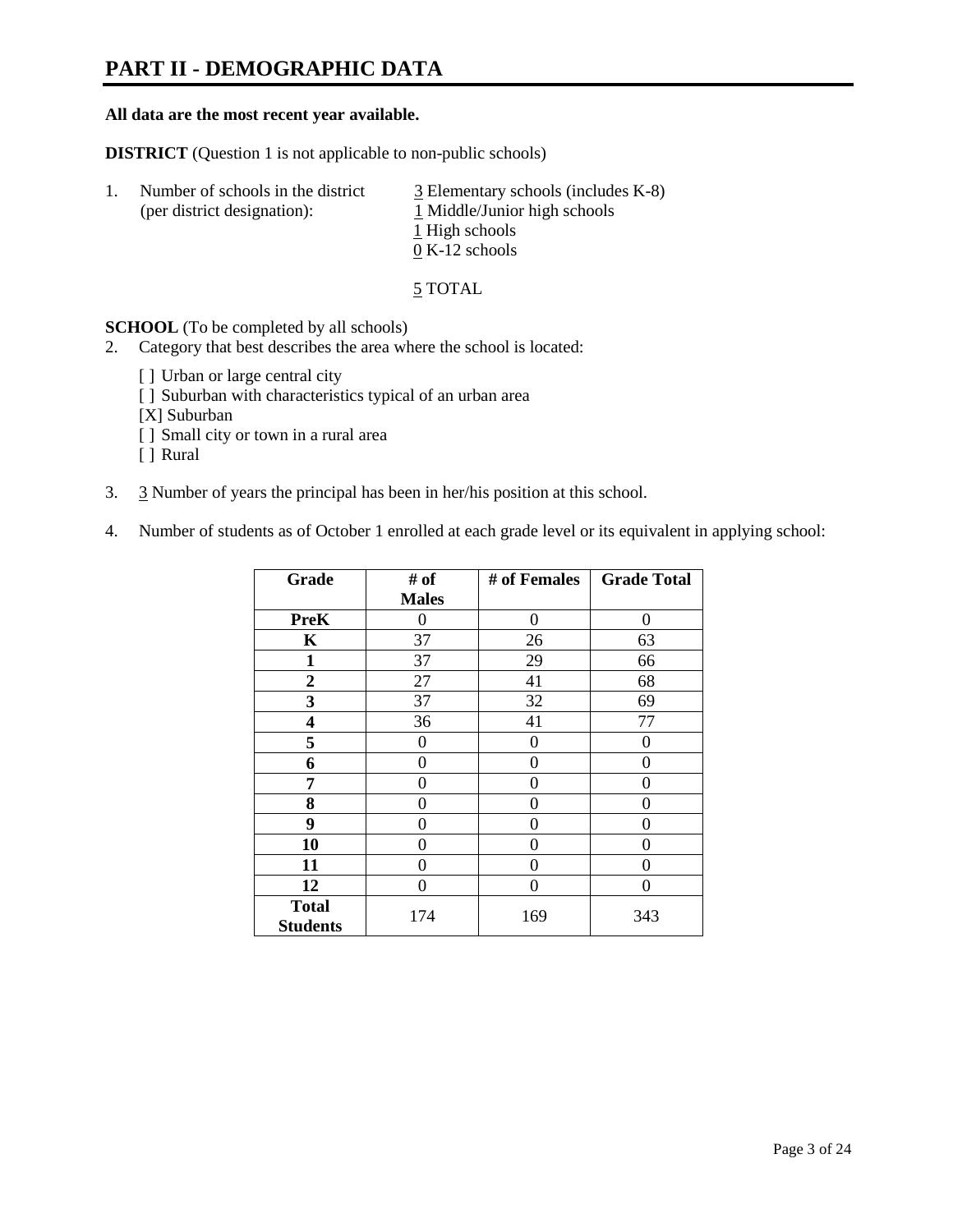5. Racial/ethnic composition of  $\qquad \qquad \underline{0}$  % American Indian or Alaska Native the school: 4 % Asian

 % Black or African American % Hispanic or Latino % Native Hawaiian or Other Pacific Islander 94 % White % Two or more races **100 % Total**

(Only these seven standard categories should be used to report the racial/ethnic composition of your school. The Final Guidance on Maintaining, Collecting, and Reporting Racial and Ethnic Data to the U.S. Department of Education published in the October 19, 2007 *Federal Register* provides definitions for each of the seven categories.)

6. Student turnover, or mobility rate, during the 2012 - 2013 year: 2%

This rate should be calculated using the grid below. The answer to (6) is the mobility rate.

| <b>Steps For Determining Mobility Rate</b>         | <b>Answer</b> |
|----------------------------------------------------|---------------|
| (1) Number of students who transferred to          |               |
| the school after October 1, 2012 until the         |               |
| end of the school year                             |               |
| (2) Number of students who transferred             |               |
| <i>from</i> the school after October 1, 2012 until |               |
| the end of the 2012-2013 school year               |               |
| (3) Total of all transferred students [sum of      | 8             |
| rows $(1)$ and $(2)$ ]                             |               |
| (4) Total number of students in the school as      | 343           |
| of October 1                                       |               |
| (5) Total transferred students in row (3)          | 0.023         |
| divided by total students in row (4)               |               |
| $(6)$ Amount in row $(5)$ multiplied by 100        | っ             |

7. English Language Learners (ELL) in the school:  $0\%$ 

Number of non-English languages represented:  $0$ Specify non-English languages:

0 Total number ELL

8. Students eligible for free/reduced-priced meals: 7%

Total number students who qualify: 27

If this method is not an accurate estimate of the percentage of students from low-income families, or the school does not participate in the free and reduced-priced school meals program, supply an accurate estimate and explain how the school calculated this estimate.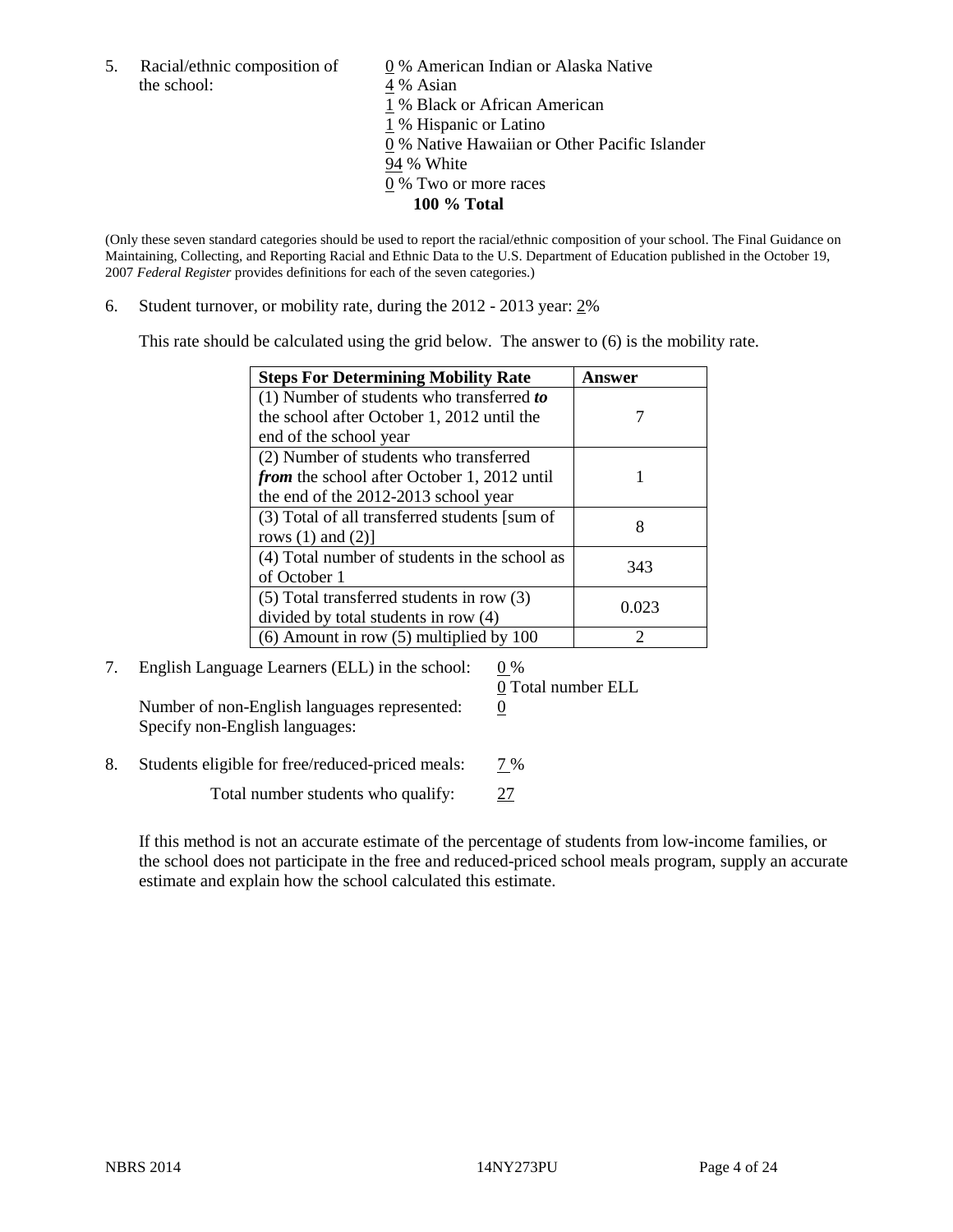13 Total number of students served

Indicate below the number of students with disabilities according to conditions designated in the Individuals with Disabilities Education Act. Do not add additional categories.

|                         | $11.2311$ as absolutely as well well below as $0.11$ and $0.11$ or the second second second well well well as $0.11$ |
|-------------------------|----------------------------------------------------------------------------------------------------------------------|
| 1 Autism                | 1 Orthopedic Impairment                                                                                              |
| 0 Deafness              | 1 Other Health Impaired                                                                                              |
| 0 Deaf-Blindness        | <b>6 Specific Learning Disability</b>                                                                                |
| 0 Emotional Disturbance | 2 Speech or Language Impairment                                                                                      |
| 1 Hearing Impairment    | 0 Traumatic Brain Injury                                                                                             |
| 0 Mental Retardation    | 1 Visual Impairment Including Blindness                                                                              |
| 0 Multiple Disabilities | <b>0</b> Developmentally Delayed                                                                                     |
|                         |                                                                                                                      |

10. Use Full-Time Equivalents (FTEs), rounded to nearest whole numeral, to indicate the number of personnel in each of the categories below:

|                                       | <b>Number of Staff</b> |
|---------------------------------------|------------------------|
| Administrators                        |                        |
| Classroom teachers                    | 14                     |
| Resource teachers/specialists         |                        |
| e.g., reading, math, science, special | 4                      |
| education, enrichment, technology,    |                        |
| art, music, physical education, etc.  |                        |
| Paraprofessionals                     | 6                      |
| Student support personnel             |                        |
| e.g., guidance counselors, behavior   |                        |
| interventionists, mental/physical     |                        |
| health service providers,             |                        |
| psychologists, family engagement      |                        |
| liaisons, career/college attainment   |                        |
| coaches, etc.                         |                        |
|                                       |                        |

11. Average student-classroom teacher ratio, that is, the number of students in the school divided by the FTE of classroom teachers, e.g.,  $22:1$   $25:1$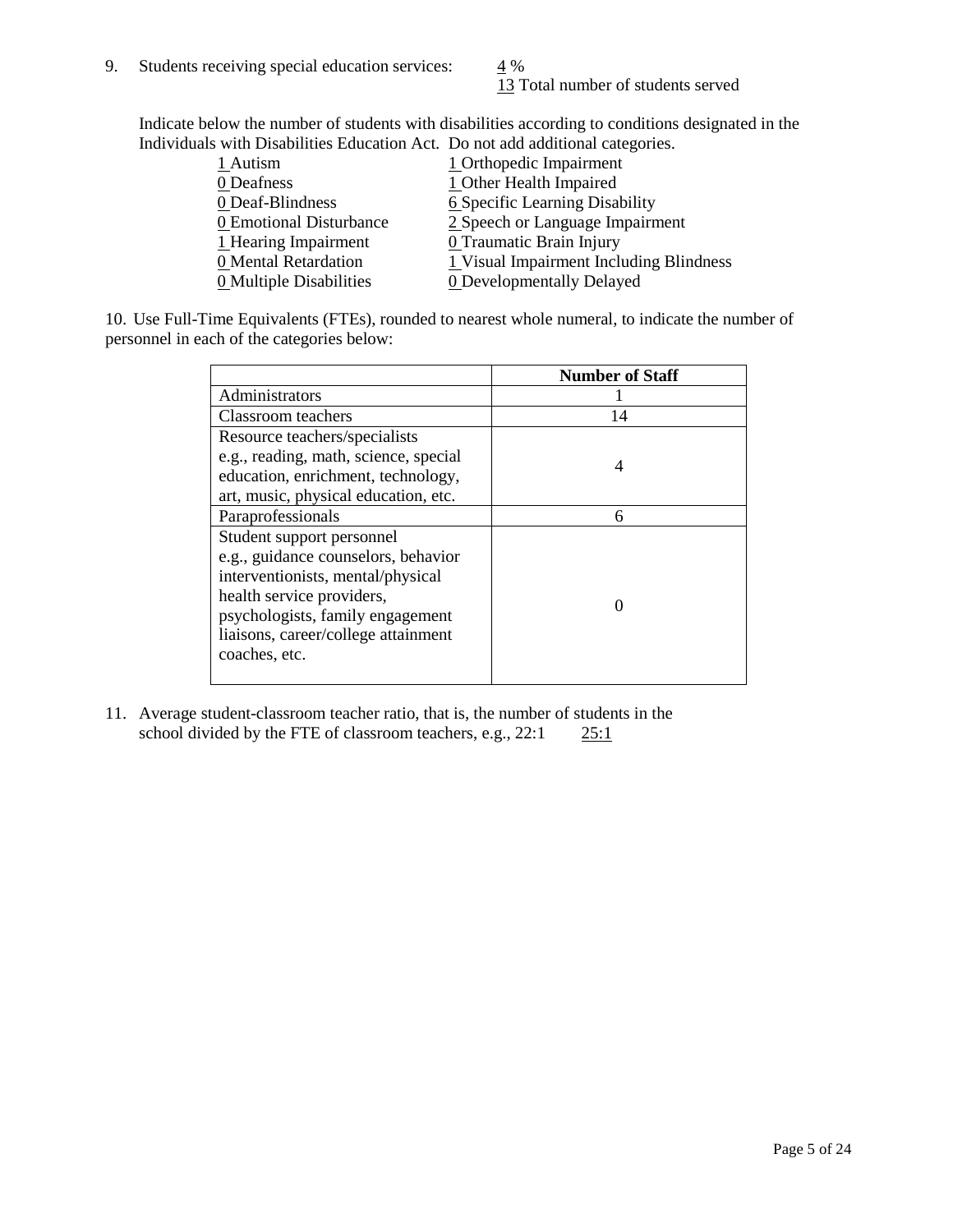12. Show daily student attendance rates. Only high schools need to supply yearly graduation rates.

| <b>Required Information</b> | 2012-2013 | 2011-2012 | 2010-2011 | 2009-2010 | 2008-2009 |
|-----------------------------|-----------|-----------|-----------|-----------|-----------|
| Daily student attendance    | 96%       | 96%       | 96%       | 96%       | 97%       |
| High school graduation rate | 0%        | 0%        | 0%        | 0%        | 0%        |

#### 13. **For schools ending in grade 12 (high schools)**

Show percentages to indicate the post-secondary status of students who graduated in Spring 2013

| <b>Post-Secondary Status</b>                  |          |
|-----------------------------------------------|----------|
| Graduating class size                         |          |
| Enrolled in a 4-year college or university    | 0%       |
| Enrolled in a community college               | 0%       |
| Enrolled in career/technical training program | 0%       |
| Found employment                              | 0%       |
| Joined the military or other public service   | 0%       |
| . Other                                       | $\gamma$ |

14. Indicate whether your school has previously received a National Blue Ribbon Schools award.  $Yes \underline{X}$  No

If yes, select the year in which your school received the award. 2008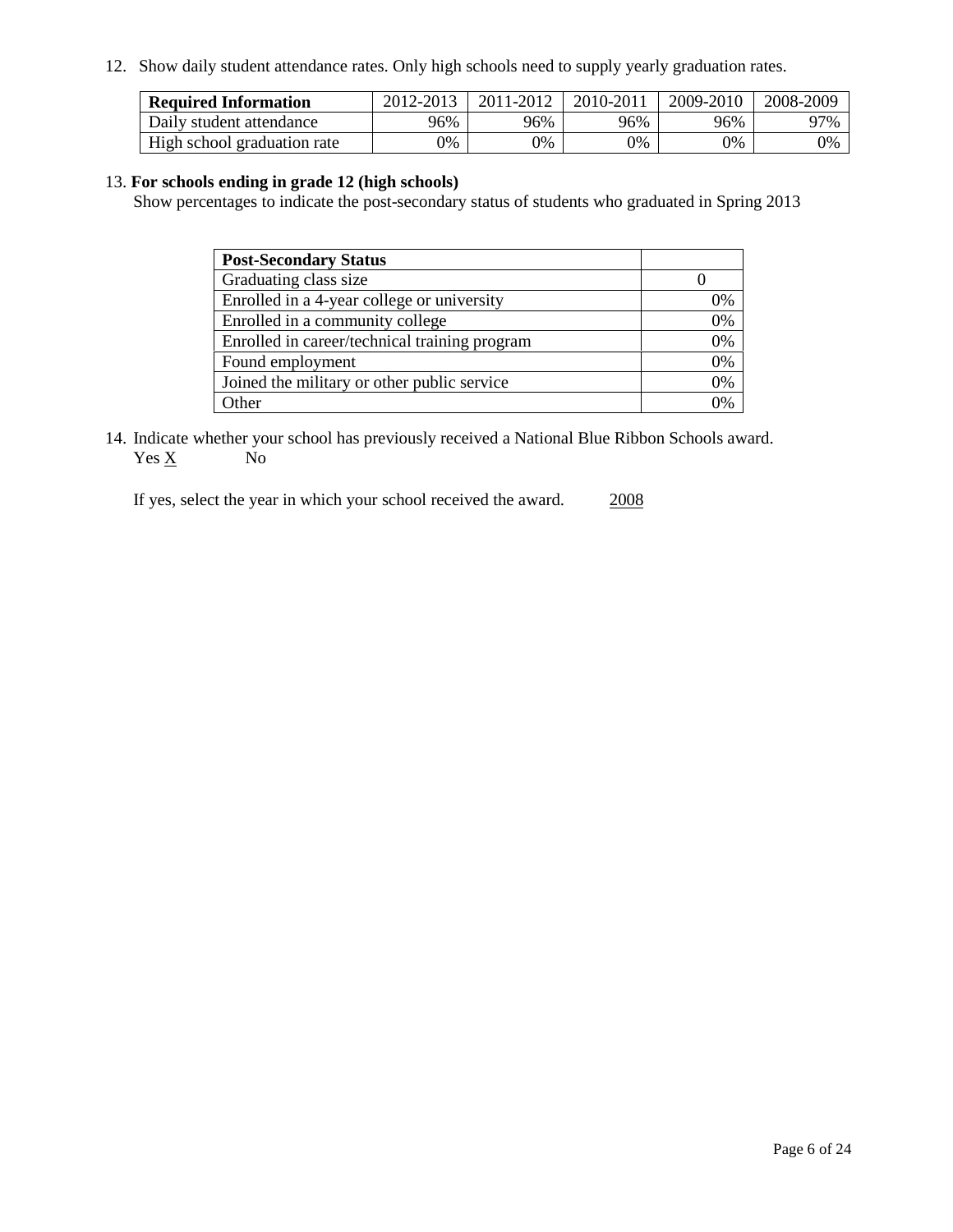## **PART III – SUMMARY**

Our school's mission statement supports the Pearl River School District philosophy that "Every child can and will learn." From the mission statement, to the school song, everyone at Franklin Avenue Elementary School is a STAR –Special Together and Reaching. The school philosophy hanging in our vestibule states, "At Franklin Avenue, we believe that learning is an individual and dynamic process, which takes place in a positive, challenging school environment. The school symbol, the STAR, represents our belief that each member of our school community is SPECIAL. By working TOGETHER AND REACHING for the stars to be the best we can be, our students can successfully travel the road of excellence throughout the 21st century." This belief permeates our school community where parents, staff members and students work as partners as we strive for excellence.

Franklin Avenue Elementary School is located in Pearl River, Rockland County, New York in the lower Hudson River Valley, a suburb 20 miles northwest of New York City. It is a welcoming neighborhood of working middle class families known as "The Town of Friendly People," where community and education are highly valued. Franklin Avenue Elementary School is one of three elementary schools in the highly competitive Pearl River School District. The school houses 351 students in a kindergarten through fourth grade setting which includes two BOCES classes with an early education and a social communications class. These students are active participants in our school and are involved in all regular and special events. The BOCES teachers foster an early morning play group allowing for general education and special education students to interact and play. Franklin Avenue School feeds into one middle and one high school.

A strong collaboration of teachers and parents uphold our district philosophy. Our curriculum goals are standards driven and instruction is tailored to the individual needs of all students. We pride ourselves on our students' high achievement for which we have been recognized on the national level. The Pearl River School District was awarded the Malcolm Baldrige National Quality Award in 2001. Franklin Avenue Elementary was also recognized as a National Blue Ribbon School in 2008. The District is a member of the Tri-State Consortium, a cohort of critical friends, who share and support our quest for educational excellence.

Parents, staff members and building administrators are all stakeholders and join together in planning building goals as part of the Building Leadership Team. The BLT provides a framework for annual schoolwide projects and our community outreach of adopting families during the holiday season. Our parents are an integral part of the Franklin Avenue family. Our PTA sponsors many varied activities throughout the school year that includes: Family Bingo Night, Family Picnic, Father/Daughter Dance, Mother/Son Event, Thanksgiving Feast, Holiday Boutiques, Book Fairs, Parents As Reading Partners and holiday celebrations. Our Muddy Creek Fair is held annually and brings in visitors from Pearl River and neighboring towns. All of these special activities provide an opportunity for family members to gather, socialize and support the home and school partnership. Many of these activities provide funding for our cultural enrichment programs, class trips, and assembly presentations.

The staff is comprised of highly qualified teachers who work as a team to motivate and facilitate student learning to ensure that our Stars reach their highest potential. We are very fortunate to have four teachers on staff who have received National Certification. All members of the Franklin Avenue staff are committed to providing a nurturing environment where children grow academically, emotionally and socially.

At Franklin Avenue, children celebrate their successes through events such as Star of the Week, Author's Teas, class performances and plays, and PowerPoint presentations. Our "Hat's Off" program highlights and rewards outstanding citizenship and applauds our students at weekly assemblies. The Franklin Avenue family exemplifies our creed of Special Together and Reaching throughout the school community. It is truly a place for all stakeholders to learn and grow.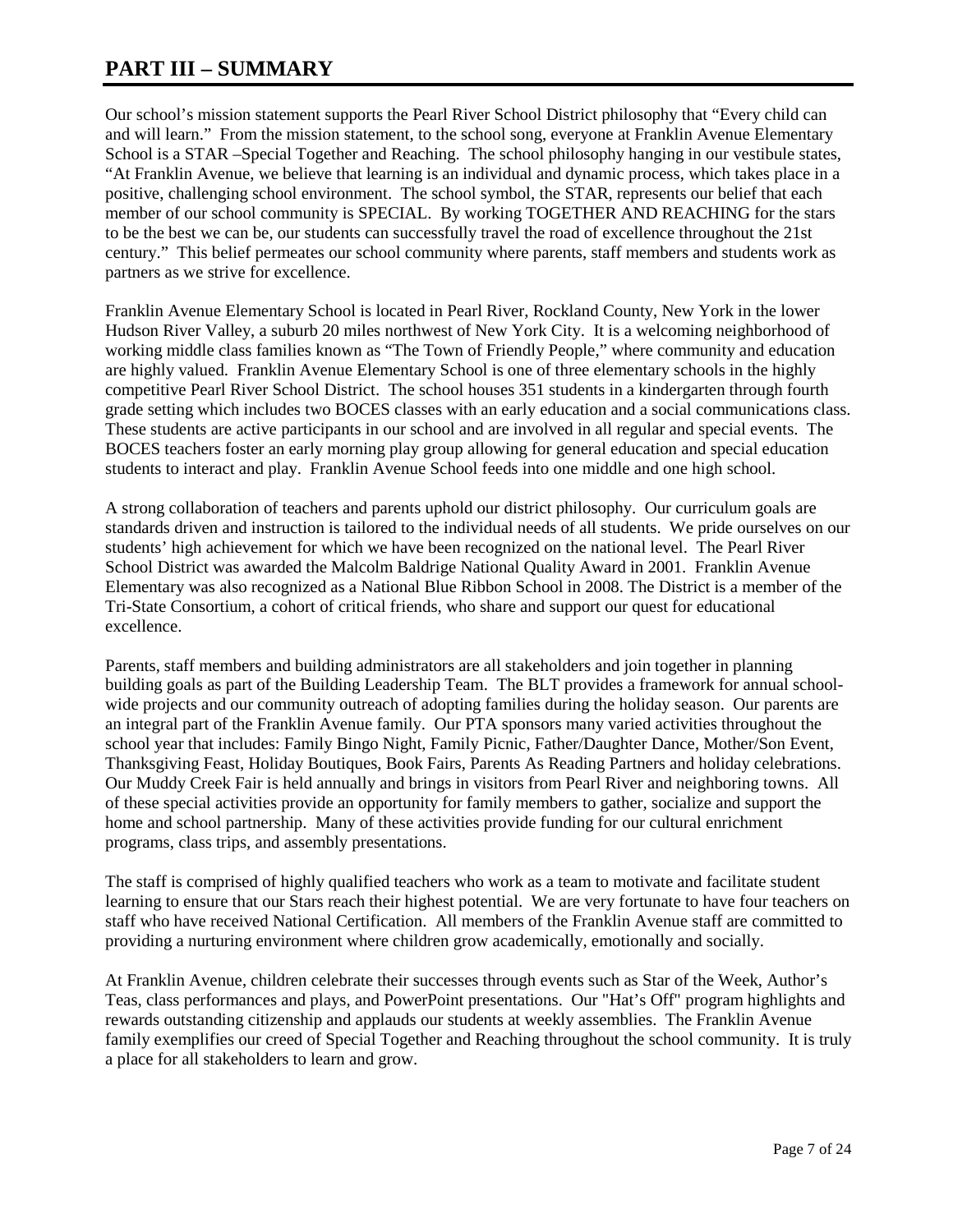### **1. Assessment Results:**

A) The New York State Board of Regents has developed high learning standards for all students. To measure how students are meeting these standards, New York State has developed the New York State Assessment Program. Franklin Avenue Elementary School's students are assessed in English Language Arts (ELA) and Mathematics beginning in grade three. Additionally, grade four students are tested in Science. Through these assessments, students demonstrate their knowledge and skills in English Language Arts and mathematics. For the English Language Arts Assessment, students are assessed on reading, and writing for information and understanding, literary response and expression, and critical analysis and evaluation. The assessment tool contains multiple choice, short response, and extended response questions. For the Mathematics assessment, students are assessed on their understanding and ability to relate mathematical information. The assessment tool is comprised of multiple choice, short, and extended response questions. Additional information regarding the New York State Assessment Program can be found at www.nysed.gov.

Student results, in both ELA and Mathematics, are reported individually and by grade level according to graduated performance levels on a scale delineated from Level 4 (students excel in meeting the standards, Level 3 (students are proficient in meeting the standards), Level 2 (students are below proficient in meeting the standards) through Level 1 (students are well below proficient in meeting the standards). Each year, the New York State Education Department (NYSED) determines the student performance expectation and scale scores for each level of proficiency across the range of performance levels 1-4. At both the district and building level, the goal is that the students will perform at level 3 or 4.

B) Both the district and the building follow a consistent process of data analysis following the receipt of student performance results. This analysis at the cohort, teacher, and student level is designed to identify gaps in curriculum, instruction and/or individual student needs. Additionally, we seek to identify performance strengths and related instructional "best practices."

The 2012-13 school year, marked the first administration of NYSED ELA and Math Assessments aligned to NYS Common Core Learning Standards. These new assessments included increased text complexity and a greater emphasis on text-based evidence. Additionally, benchmark proficiency scores were recalibrated to match performance expectations for these standards. The 2012-13 student performance represents new benchmark data.

The 2010-11 performance results show a decrease in proficiency at both grade levels, most notably in Grade 4 ELA. This is in part a reflection of the 2010 recalibration. Students identified as below proficiency received targeted interventions in subsequent grades to meet new performance expectations. The 2011-12 results show a return to >90% proficiency.

In 2009-2010, the State Education Department raised the bar for the Basic and Proficient performance levels. A child scoring at or above the new Basic standard (Level 2) is on track to pass the English or math Regents exam required for high school graduation. A child scoring at or above the new Proficiency standard (Level 3) is on track to earn a college-ready score on the English or math Regents Examination. Although the school performance in both ELA and math remained strong, the dip in percentage of students at and above proficiency is due to the recalibration of scale and performance level scores as noted above.

Additionally, in 2009-10 the Grade 4 NYSED ELA assessment was administered to the full cohort of 68 students. However, due to an administrative error, 19 student test results were invalidated. All required notification and documentation regarding this test administration irregularity were filed as required by **NYSED** 

All faculty and staff collaborate to share responsibility for instructional strategies and resources. In early September, as we pore over assessment data, the principal and grade level teachers identify all (those in sub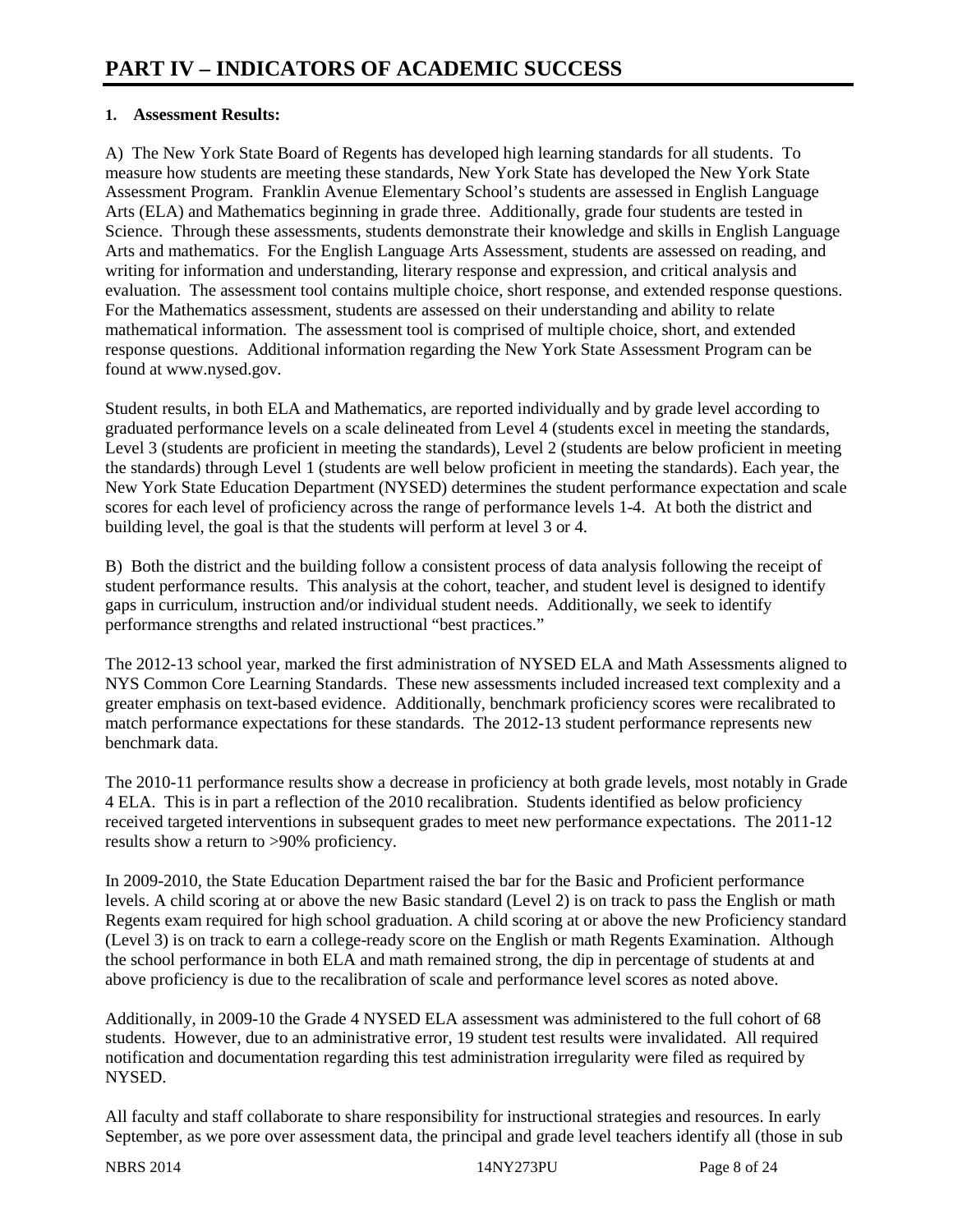groups and those not in sub groups) who scored less than a 3 on the NY State Assessments. To close the achievement gap, we decide which students will receive which level of AIS (Academic Intervention Service): an AIS teacher with 5 or 6 children, a reading teacher in small groups of two or three, a reading lab with up to 6 children two or three times a week, or with the classroom teacher with a log during JET (Justified Education Time-a 45 minute period seven times a week created for small group instruction, remediation or enrichment). Teachers closely align their lessons and units to the Common Core Learning Standards to ascertain that the children's learning is on target.

A great deal of progress monitoring occurs across the year to see if children are progressing, to see if they still need to receive services, and to see if instruction and instructional groupings need to be adjusted. In addition to classroom performance measures, we also use Renaissance Learning's STAR program. We administer the STAR reading and math assessments three times a year to students, and more frequently to our at risk, AIS students. Information from the STAR reports assists teachers on creating groups, targeting deficits, and setting goals for students.

#### **2. Using Assessment Results:**

a. In keeping with the Pearl River School District mission statement, "Every child can and will learn," the primary goal is improving academic performance. The vital link between curriculum, instruction, and assessment is recognized. Therefore, at Franklin Avenue School, a team approach to the interpretation of test results is taken. We focus on NY State Assessments, Renaissance Learning STAR Reading and Math assessments, Teachers College Reading Assessments and teacher-made assessments. From the analysis of the standardized testing data, we are able to evaluate past instruction and curriculum, gear current instruction, and longitudinally track the progress of both individual students and entire cohort groups. In simple language, we are able to see what is working and what is not. This enables us to pursue and achieve continuous improvement. The STAR Reading and Math and the Teachers College Reading Assessments let us know the rate that our children are learning. These assessments are benchmarked so that we can regularly review at the building and district levels to determine if our students are making adequate growth. This review includes, but is not limited to, the compilation of an annual Data Book and a Board of Education review, review by the superintendent, assistant superintendent, building principals, and staff.

A variety of opportunities are used to discuss, analyze and chart students' progress, including monthly grade level meetings, IST (Instructional Team) meetings, and quarterly meetings. Teachers meet with the principal to review the data regarding students from the previous year and for incoming grade level students. Based on this analysis, grade level teachers meet to discuss what changes need to be made to grade specific instruction to ensure the students are meeting the Common Core Learning Standards in English Language Arts and Mathematics. This also enables the heterogeneously grouped students to be grouped homogeneously to address specific skill strengths and weaknesses. Additionally, the data is used to identify children who qualify for and who would benefit from assistance in reading and/or mathematics, according to the No Child Left Behind Act, and to measure adequate yearly progress. Related support services and AIS (Academic Intervention Services) are provided for students who do not meet the standards. In addition, students who may be above the state-mandated cut points, but who still may be at risk, are identified and given extra services and assistance. Meeting the individual and academics needs of all students is achieved during JET (Justified Educational Time). Each grade level has a 45 minute block of time, where no new class instruction takes place. Small groups of students meet with various school personnel for reading and math group instruction, and/or receive related services. This gives all staff the flexibility to meet individual and group needs as identified by state testing data, as well as classroom performance.

b. Assessment data relative to student performance are communicated to students, parents, and the community in a timely and comprehensive process. Parents receive individual student assessment profiles with their child's report card, detailing the student's performance on the NYS assessments. The data provide parents with a comparative analysis of how their child performed relative to NYS norms. Three times a year, parents also receive their child's STAR reading and math assessment progress report. In addition, the school principal, together with the teachers and district administrators, presents assessment data to families regarding their child's cohort group at grade level parent meetings called "Coffee and Conversations."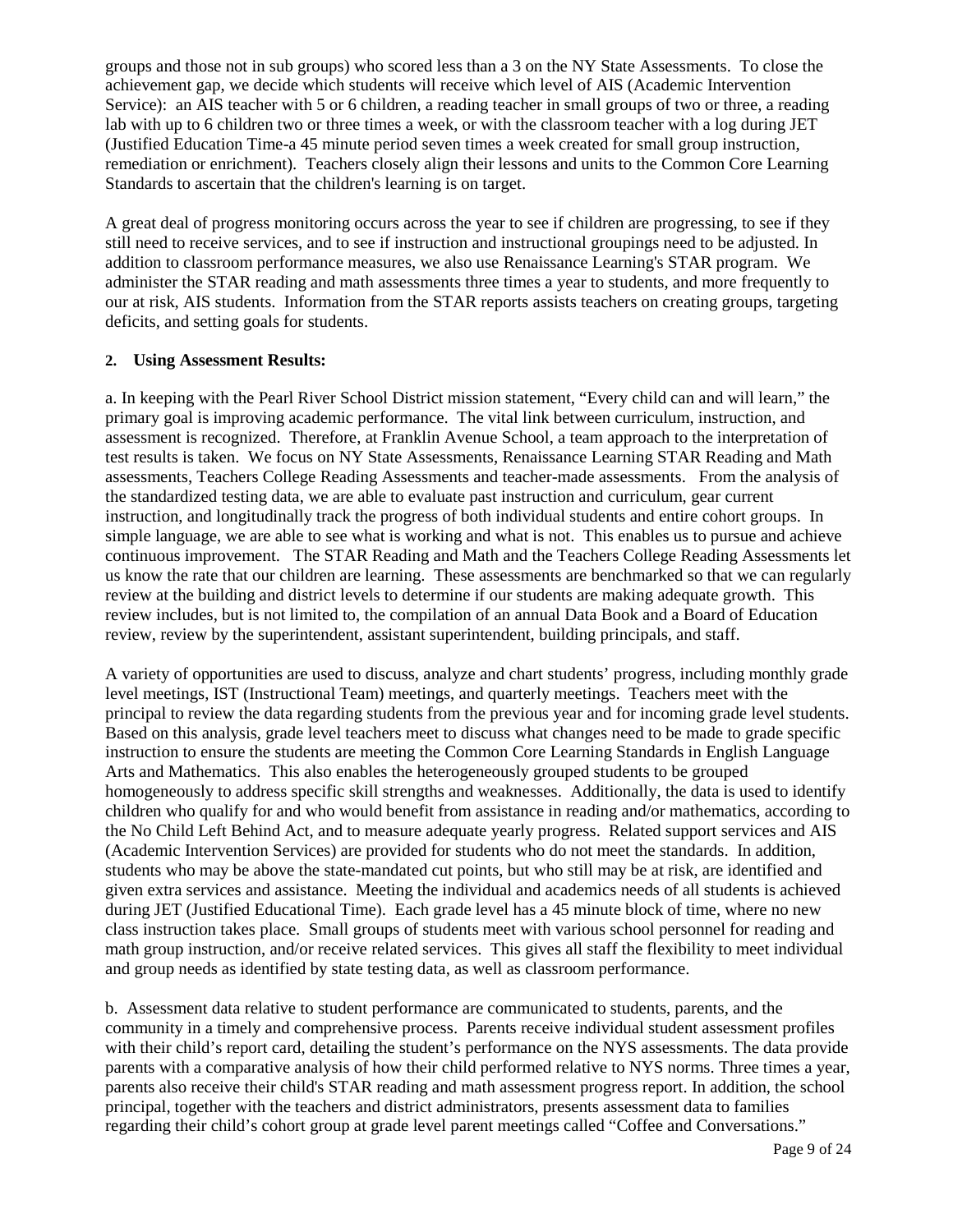Teachers, support staff, and parents meet formally, twice yearly, during parent teacher conferences, where individual student progress, as well as data, is shared and interpreted. Parents are also always strongly encouraged to contact their child's teacher regarding their child's performance in school. Assessment results are also shared in the school newsletter "Starburst," PTA meetings, Board of Education meetings and at Parent Advisory Council meetings. Student assessment data are shared quarterly, at the district level, by the Board of Education, superintendent, assistant superintendent, and building principals. The data is compiled into an annual Data Book. The school's report card, created by the NYS Education Department, is printed in the local newspaper and posted on the district web site. Student assessment results are systematically analyzed and shared with parents, teachers, and the community in order to inform instruction and strategically plan for supporting continuous student improvement.

#### **3. Sharing Lessons Learned:**

Franklin Avenue Elementary School is one of three elementary schools in the Pearl River School District. Regularly scheduled districtwide grade level curriculum meetings allow the staff of all three schools to share educational strategies and best practices. In addition, monthly administrative council meetings provide a professional forum for school administrators to share successful practices and evaluate existing programs. The accomplishments of the Pearl River School District attract many pre-service education majors and student teachers from local colleges. These future teachers observe, teach and are mentored by our experienced staff. Several Franklin Avenue faculty members teach education courses on the undergraduate and graduate level as well as the Rockland County Teachers' Center. Our school faculty consists of four Nationally Certified teachers who share successful research based instructional methods and practices with others throughout the nation.

Our school district is a member of the Tri-State Consortium, an organization comprised of high performing school districts in New York, New Jersey, and Connecticut. Tri-State assists schools in using student performance data to develop a rigorous framework for systemic planning, assessment, accreditation and continuous improvement. As critical friends, the organization serves to advance teaching and learning and share best practices through the application of the Tri-State model.

One way Franklin Avenue has shared successful strategies is through the third Monday meeting of the month. At that meeting, grade level cohorts from the three elementary schools – Franklin Avenue, Lincoln Avenue and Evans Park – meet together to plan and share strategies. The fourth grade cohort shares lessons for Math and ELA on the Smartboard. One of Franklin's kindergarten teachers shared a way to teach composition and decomposition with a math game she devised using a plastic box, a die, and laminated equations. All the other kindergarten teachers wanted to adopt it. Our successes are shared by the district's Director of Human Resources and Community Services with our local community, through newspaper publications, and our district website.

#### **4. Engaging Families and Community:**

Franklin Avenue is very fortunate to have a strong parent base. Our parents want to be involved in their children's education. Our P.T.A., Parent/Teacher Association, has many events—Family Bingo Night, Family Picnic, Fourth Grade Picnic, Muddy Creek Fair, Fishing Derby, Mother/Son Event, Father/Daughter Dance to name a few. The monies that the P.T.A. raises supports our programs, funding our cultural assemblies and our technology initiatives. They purchased five Smart Boards in the last two years. Another way that parents support our students' learning is P.A.R.P., Parents as Reading Partners. To foster a love for reading, the P.A.R.P committee plans many fun and educational activities for the three week period in January and February. Centered around a unifying theme—this year it was about the Sochi Olympics—parents plan poster contests, research contests, writing activities, an author or illustrator visit, and classroom visitations from parents and community members in which adults read to children. Finally, grade level teachers and the principal hold "Coffee and Conversation" meetings twice a year to share new aspects of the curriculum.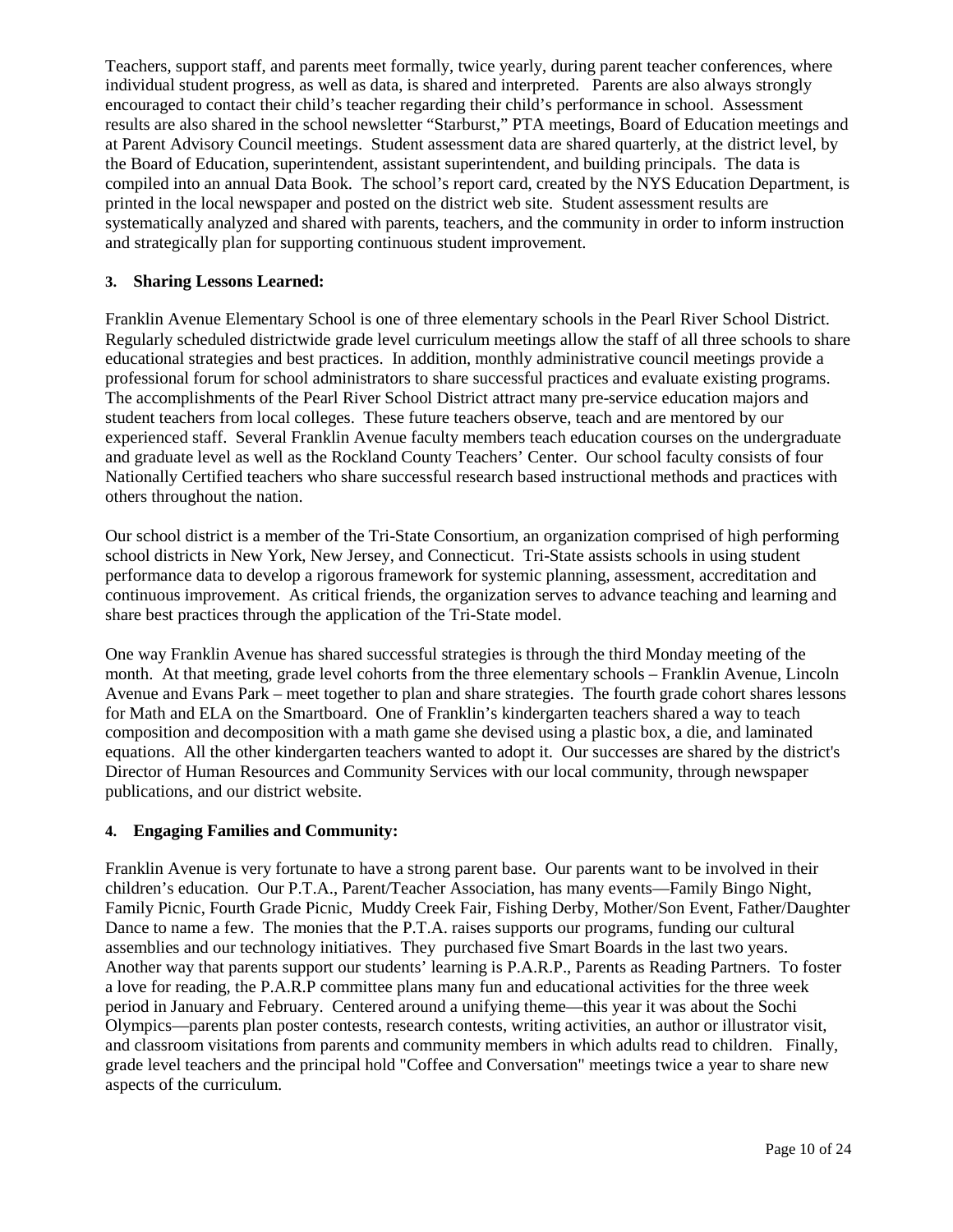Each grade level integrates parents into their classroom in a slightly different way. During American Education Week, parents were given the opportunity to visit their child's class and watch a lesson. In kindergarten, however, parents sat with their five year olds to review their children's goals: What letters and sounds do they now know? What number can they count to by twos, fives, and tens? The children explained to their parents what goals they hoped to accomplish in the next month. Fourth Grade celebrates their curriculum with frequent hands-on investigations making the subject they are studying come alive. Parents are invited to assist with centers during Colonial Day-- making candles, stitching embroidery, hammering luminaries, dyeing cloth, churning butter and baking bread. Whether it is Star of the Week, an author's tea, or the mystery reader, teachers at Franklin Avenue School know the power of engaging families, since research has proven that when parents are involved in their children's education, the children are more successful.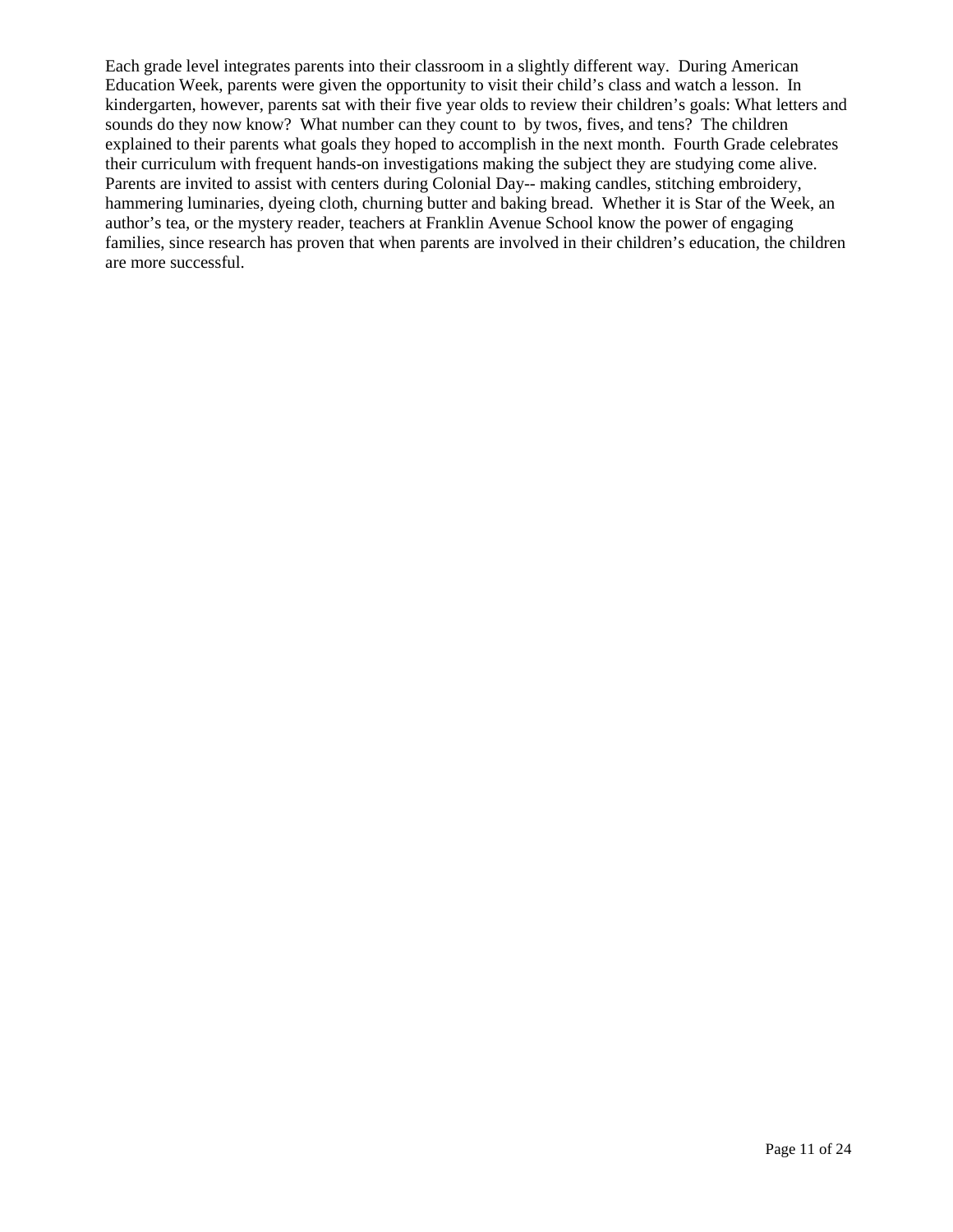## **1. Curriculum:**

The last three years we have been in a state of transition to the Common Core Learning Standards. As New York has adopted the CCLS, teachers have had to change and fine tune their instruction to include the new standards. Instruction has been designed to match the curricular goals in the NY State Common Core. We have been constantly and persistantly evaluating curriculum, instructional strategies and resources, and performance expectations.

The changes and development in educational practices have brought about a student-centered focus. This focus is in keeping with the main tenet of the Pearl River School District which is that "all students can and will learn." The educators of our district are constantly designing curricular goals that integrate best practices with the Common Core Learning Standards, which are designed to make students college and career ready when they graduate from high school.

Curriculum maps collaboratively designed by faculty are designed around essential questions, understandings, content, processes, and skills. These maps are intended to guide the core learning across the K-12 grade levels and content area continuum. Instruction is planned to balance curriculum with the learning needs of our students. Curriculum maps and curriculum are aligned to the NYS common core curriculum. Curriculum design is always a "work in progress," evolving to meet the needs of our students, educational mandates, and current research.

In order for our students to graduate from high school "college and career ready" and to possess viable skills that are applicable to the twenty–first century, we must prepare them with the tools to adapt to an everchanging world. Students must be engaged in their learning, make connections, think through issues, and solve problems. The role of the educator is moving from a dispenser of facts to one of facilitator.

Through the literacy (ELA) curriculum, a foundation is built for the adept use of our language for understanding, expression, and creating meaning through various media. Reading, writing, listening and speaking are integrated into all subject and curriculum areas. With the Common Core Learning Standards, there have been several shifts in the curriculum including balancing informational and literary texts, developing deeper knowledge in disciplines, including a stair case of text complexity, using text based answers, writing from sources, and building an academic vocabulary.

The mathematics and science curricula use an integrated blend of processes through which students build their problem solving skills. As they become more confident in these skills, they become proficient in seeking answers to probing questions through inquiry and analysis. These higher-level cognitive processes allow students to use even the most basic information to investigate theories, principles, and concepts. The Common Core shifts in mathematics include: focus, coherence, fluency, deep understanding, application, and dual intensity between skills practice and problem understanding/application.

The social studies curriculum allows students to find their place as citizens of the world through the lens of New York State, the United States, and the world at large. Students will understand current events through viewing the various ideas, eras, and themes that have shaped history.

The physical education and health curricula promote a holistic approach to teaching students. Through the inclusion of these subject areas, students gain valuable knowledge of ideas and practices that will make them well rounded and informed adults. Through supervised physical activity and exercise, students are learning to be responsible for their own health.

The performing and visual arts programs focus on having students appreciate the arts. The visual arts curriculum focuses on interdisciplinary lessons that allow students to make connections between the art room and their regular classroom. Students learn the fundamentals of art, explore new materials, critique, and analyze works in an effort to help them become thoughtful and aware of other cultures. The music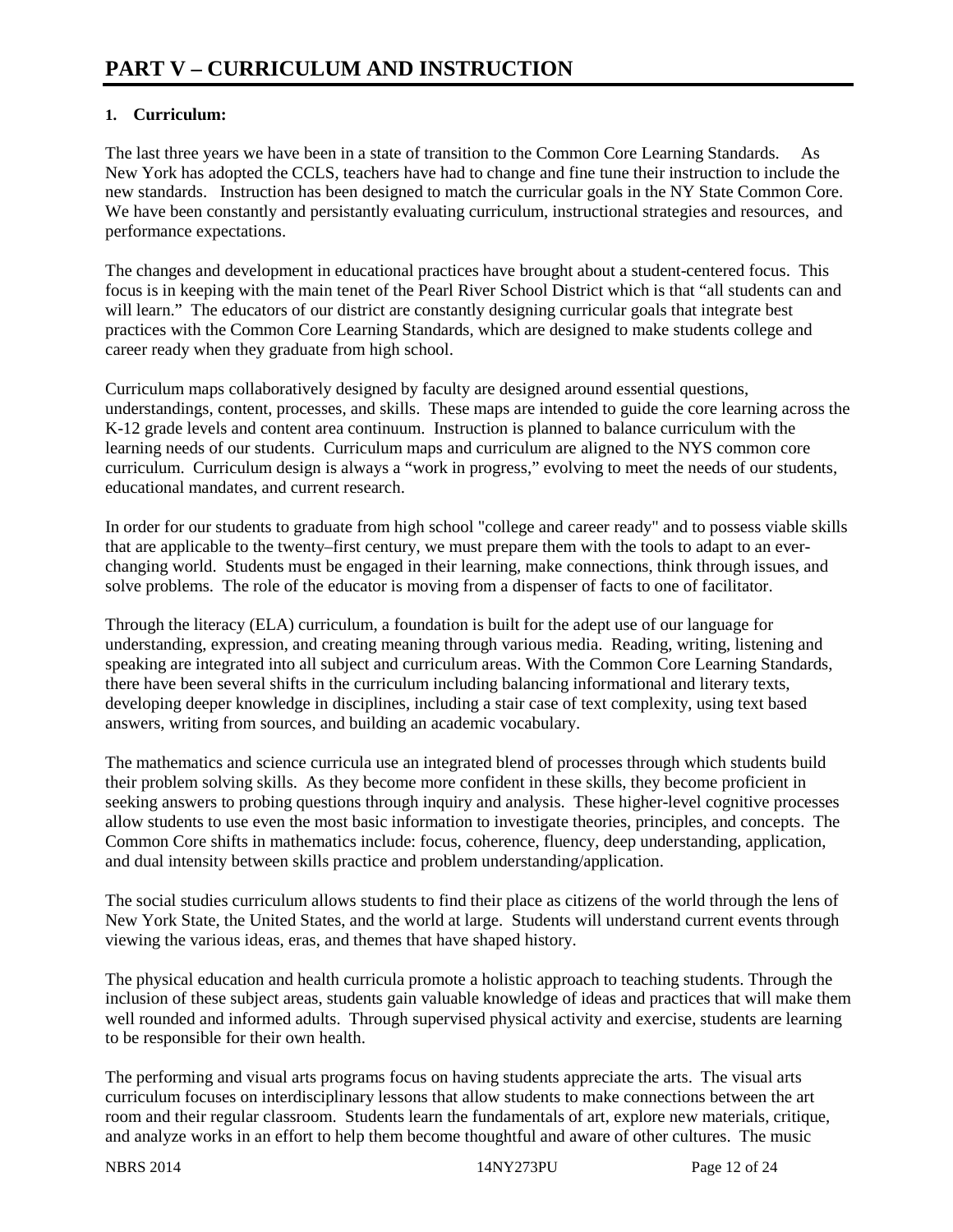program consists of general music, a first and second grade chorus, as well as a third and fourth grade chorus. The cultural contributions of the arts help students to develop a personal understanding of self and the diverse world in which we live .

The educators at Franklin Avenue Elementary School see the students of today as the torchbearers of tomorrow's knowledge. Students are constantly being challenged, so that they will be equipped with the confidence and self-awareness to be responsible for their own acquisition of skills and information. Though this practice, the elementary curriculum is shaped so that every student has the opportunity to succeed.

#### **2. Reading/English:**

#### 2a. Reading:

The literacy curriculum at Franklin Avenue Elementary School has been designed to align with the New York State Common Core Learning Standards, as well as grade level objectives. Students are taught to listen, speak, read, and write for information, understanding, critical analysis, evaluation, self-expression, and social communication. In order to accommodate the shifts in the Common Core Literacy, teachers have reassessed their approaches. One of the shifts is that we balance informational and literary text. We implement a balanced literacy approach to teaching reading. Reading skills and strategies along with higher level thinking skills and metacognitive strategies are integrated into content areas using both literary and informational texts throughout the school day. The second shift is an increase in knowledge of the disciplines. Students build knowledge about the world through text rather than the teacher or activities. This is accomplished through our Core Knowledge program in which teachers develop background knowledge of fables, myths, culture, history and science in the primary grades(kindergarten- grade 2) through listening comprehension. The third shift is building a staircase of complexity into our reading program. Students read both central, grade appropriate texts and individually leveled texts, around which instruction is centered. Teachers are patient, create more time and space and support in the curriculum for close reading. They use the close reading strategy for poetry, novels, non-fiction, instructions, and even word problems in math. The fourth shift is to focus on text based answers. Student engage in rich and rigorous evidence based conversations about text. They are taught to find the gist of an argument or piece of writing and then to find at least two examples of evidence from the text to support their findings. The fifth shift is writing from sources. Writing must empasize the use of evidence from sources to inform or make an argument. From kindergarten through fourth grade, students are expected to support their arguments with evidence. At the kindergarten level, they might support what their favorite holiday is; in grade one, they may support why they are the luckiest kid; in second grade, why Anansi is clever or tricky; in third grade, why Balto is a brave character; by fourth grade, if they want to be an Iroquois in modern times. Finally, the sixth shift is student use of academic vocabulary. Students neet to constantly build the transferable vocabulary they need to access grade level complex texts. This is done effectively by sprialing like content in increasingly complex texts.

To make the instructional shifts and to target the Common Core Learning Standards, instruction is supported by the following resources: NYS learning modules from Engage NY, Core Knowledge, Reading A to Z, Making Meaning, leveled texts and libraries, classroom libraries and the school media center to complement strategies, as well as authentic literature both fiction and non-fiction. Through focused and differentiated instruction, students are provided with the opportunities for shared, guided, and independent reading. JET (Justified Educational Time) allows students the time to have their individual needs met without losing regular classroom instruction. During this grade level allotted time, under-performing, average, and high performing students meet individually or in groups with the classroom teacher, reading teacher, reading lab, classroom teaching assistant, Speech and Language Teacher or Resource Room teacher to receive focused instruction in various settings based on their needs. Teachers use standardized test data, holistic and benchmark assessments to inform classroom reading instruction. The use of the District's model of PLAN, DO, STUDY, ACT enables teachers to use data to plan reading instruction, carry out meaningful lessons, reflect on learning outcomes and act on differentiation needs accordingly.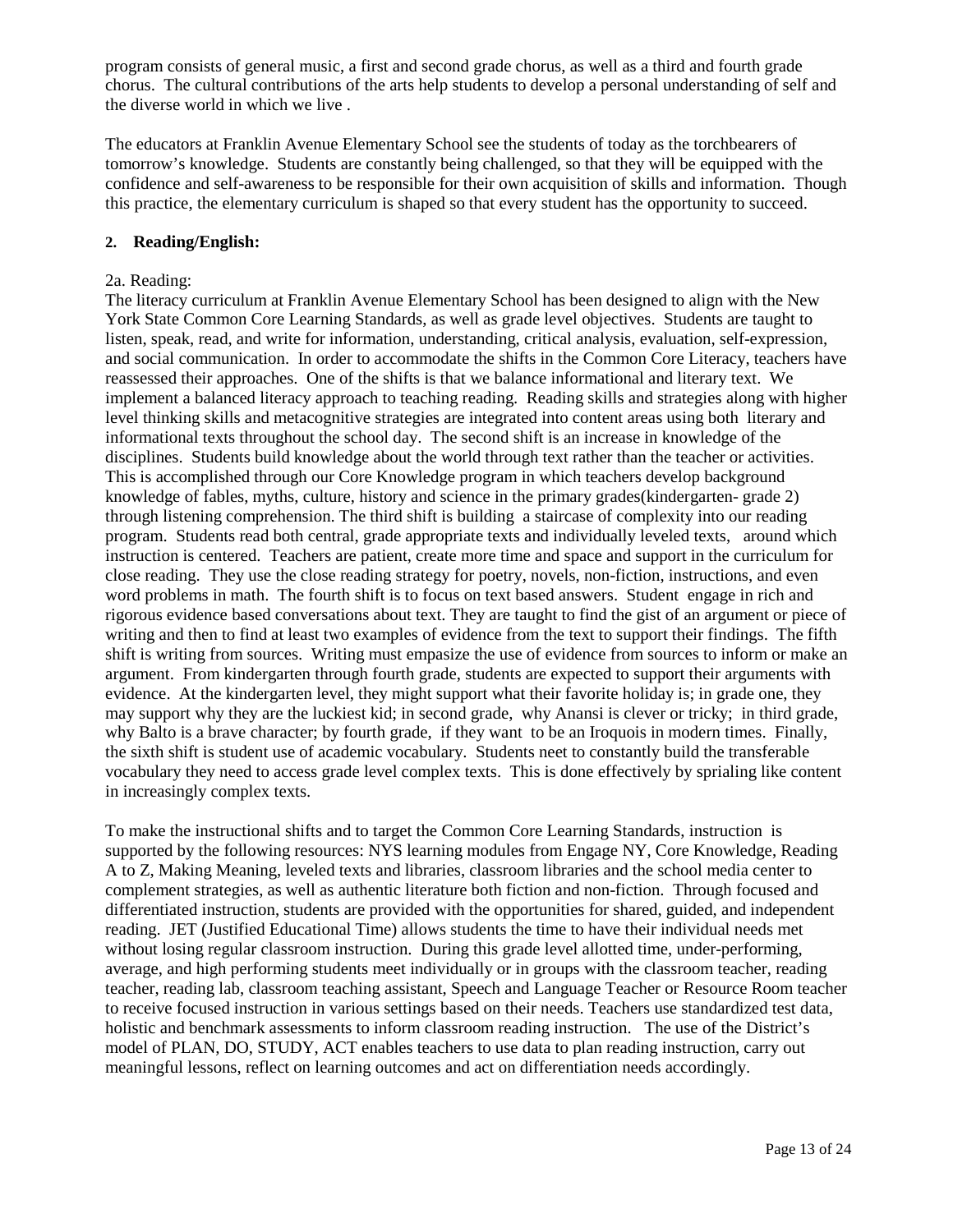#### **3. Mathematics:**

In the last three years, New York State has instituted instructional shifts related to the Common Core Learning Standards. These shifts target focus, coherence, fluency, deep understanding, application, and dual intensity. For the first shift, focus, teachers significantly narrowed and deepened the scope of how time and energy is spent in the math classroom. They focused deeply on only the concepts that are prioritized in the standards. The second shift, coherence, had teachers connecting the learning within and across grades so that students can build new understanding onto foundations built in previous years. For the third shift, fluency, teachers expect students to have speed and accuracy with simple calculations. Teachers structure class time and/or homework for students to memorize their core functions and improve automatically. For the fourth shift, deep understanding, students deeply understand and operate easily within a math concept before moving on. They learn more than the trick to get the answer right; they learn the math. For the fifth shift, application, students are expected to use math and choose the appropriate concept for application even when they are not prompted to do so. Finally, for the sixth shift, dual intensity, students are practicing and understanding with intensity.

In order to align the K-4 curriculum with the Common Core Learning Standards, teachers performed a gap analysis and supplemented instructional materials to meet the needs of their students. Using existing published materials, on line resources, and teacher-made materials, teachers are able to target the Common Core Standards. In grade three, they focused for the first time on fractions on a number line and finding the area of irregular shapes. In grade four, teachers taught students how to use protractors to measure angles. Teachers also piloted the place value module from Engage NY. Students who struggled with concepts were given targeted instruction in small groups during JET (Justified Education Time), an hour a day with a teacher and a teacher assistant in the class. Overall, teachers covered fewer concepts more intensely, with an eye for depth over breath.

During the 2013-2014 school year, teachers have adapted and adopted math resources made available by the NYS Education Department in the Tool Kit. This included the introduction and increasing use of the visual models to support mathematical thinking. Teachers are supporting their students' mathematical thinking using number bonds, tape diagrams, and area models. Curriculum adjustments will continue in concert with professional development, as we analyze current and future student performance data.

#### **4. Additional Curriculum Area:**

The science curriculum was restructured in response to the NYS Standards to align with NSTA Standards that call for students to understand and apply scientific concepts, principles and theories pertaining to the physical setting, living environment, as well as recognize the historical development of ideas in science. District elementary teachers, together with the Assistant Superintendent for Curriculum and Instruction, developed four in-depth modules per grade level using FOSS and Carolina Biological Life Science Units. These units are composed of spiraling strands that require content acquisition by students that they are expected to retain from year to year. Teachers participated in professional development workshops over the course of several years to enhance their skills in facilitating the newly created modules. The instructional levels of the modules go from a broad to narrow focus where the level of sophistication increases as students progress through the grades. Instruction is through guided inquiry, focused by an essential question. Using a team approach, students work collaboratively to share ideas and discoveries. Students are expected to pose questions, develop hypotheses, write procedures, state observations, record results, and draw conclusions. Literacy, mathematics, and technology are integrated in a natural way. To support their literacy skill development, students are exposed to accurate scientific terminology and informational topic related text. Students are required to maintain lab books or scientific journals, in which they record observations, results and conclusions. Learning about metric measurement, (length, mass, temperature, volume and graphing) supplements mathematics instruction. In addition, several interdisciplinary science projects have been embedded into our grade level science curriculum. In grade two, the students perform in an originally written space play. Grade three students produce PowerPoint presentations on animals of the desert. Grade four students create technological design for waterwheels that are used in a booth at our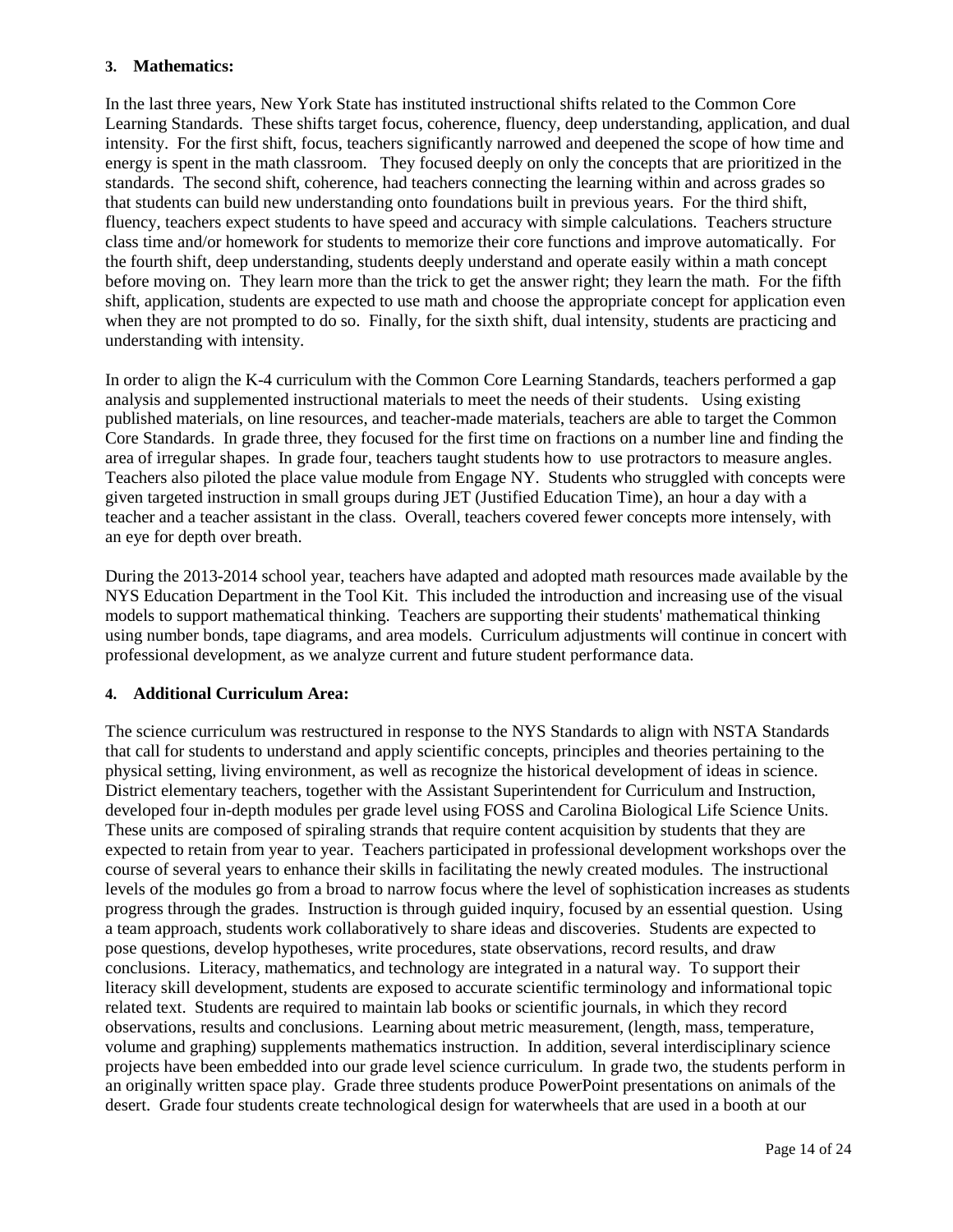annual "Muddy Creek" community fair. We are committed to providing our students with the opportunities to explore and investigate science concepts that are systematically developed throughout the grades.

### **5. Instructional Methods:**

Franklin Avenue Elementary School is dedicated to providing a challenging education that meets the needs of all students. Beginning each year, teachers develop goals in consultation with the school principal that will help them improve their delivery of instruction. The PLAN, DO, STUDY, ACT approach to classroom success is followed. Goals are established, implemented, analyzed (review of student performance and assessments) and adjusted as needed. Time for individualized instruction is built into the schedule through JET (Justified Educational Time). Students receive a variety of enrichment and/or support services that include reinforcement and extension of classroom skills. During this specified time, students may participate in small group instruction for reading skills, comprehension strategies or mathematics concept development within the classroom with their teacher or teaching assistant. Additionally, students may attend a reading lab, Resource Room, Speech and Language Therapy, Occupational Therapy, Physical Therapy or other related services. A differentiated educational program responds to the varying needs of advanced learners by challenging their intellectual talents. Enrichment, alternative, accelerated, and individually prescribed activities are provided within the regular classroom studies in all grades. Classroom practices that include differentiated instruction, computer programs, early morning scholar tutorial programs, and collaborative learning assist in improving student learning. Evaluating and improving instruction is a continual process supported by student performance, benchmarking best practices, use of assessment results, peer evaluation, and current research.

#### **6. Professional Development:**

Professional Development activities are developed by the Pearl River School District Professional Development Committee, which is comprised of administrators, teachers, and parents. The plans are linked to the New York State Standards, as well as the district goals. The committee uses student and staff performance data to outline specific needs and designs and delivers training plans accordingly. All new staff members attend an orientation program in August, as well as monthly professional development workshops. In-service courses are available to all staff members. In addition, Superintendent Conference Days allow for training on current topics. Classroom teachers have received extensive training by consultants from Columbia University Teachers' College in the writing process. They have also participated in several years of professional development in implementing the newly developed science modules. They are currently working with a BOCES consultant on the math modules from Engage New York. The Director of Technology facilitates technology training for both hardware and new software programs to enhance student instruction. Teachers across the district meet by grade level on a regular basis to refine curriculum and share teaching strategies and best practices. Teachers are also required to perform twenty-one hours of professional development independent of the district's offerings. Funds are budgeted to allow for teachers to attend workshops that will support classroom instruction. At Franklin Avenue Elementary School, teachers meet for approximately two hours weekly to plan and share at their grade levels. Teacher specialists offer suggestions and plan collaboratively with classroom teachers. The district participates in a web-based program, My Learning Plan, which tracks teachers' professional development both in district and at conferences and coursework. Teachers at Franklin Avenue are encouraged to participate in their professional growth to assist their students in the challenge of becoming a 21st Century Learner.

### **7. School Leadership**

The principal's leadership style at Franklin Avenue Elementary School is collaborative. Decisions are made, whenever possible, after getting input from faculty and staff. At the first September, Monday faculty meeting of the year, typical agenda items are tabled, and, instead, grade level teams analyze item analysis of the NY State Assessments. Kindergarten through grade four teachers met in one of their classrooms to review the most recent student performance results and determine both strengths and needs. They considered if the skills were taught in their grade level curriculum, if the skills were taught after the NY State assessment, if the skills were not taught at their grade level, or if there were any other mitigating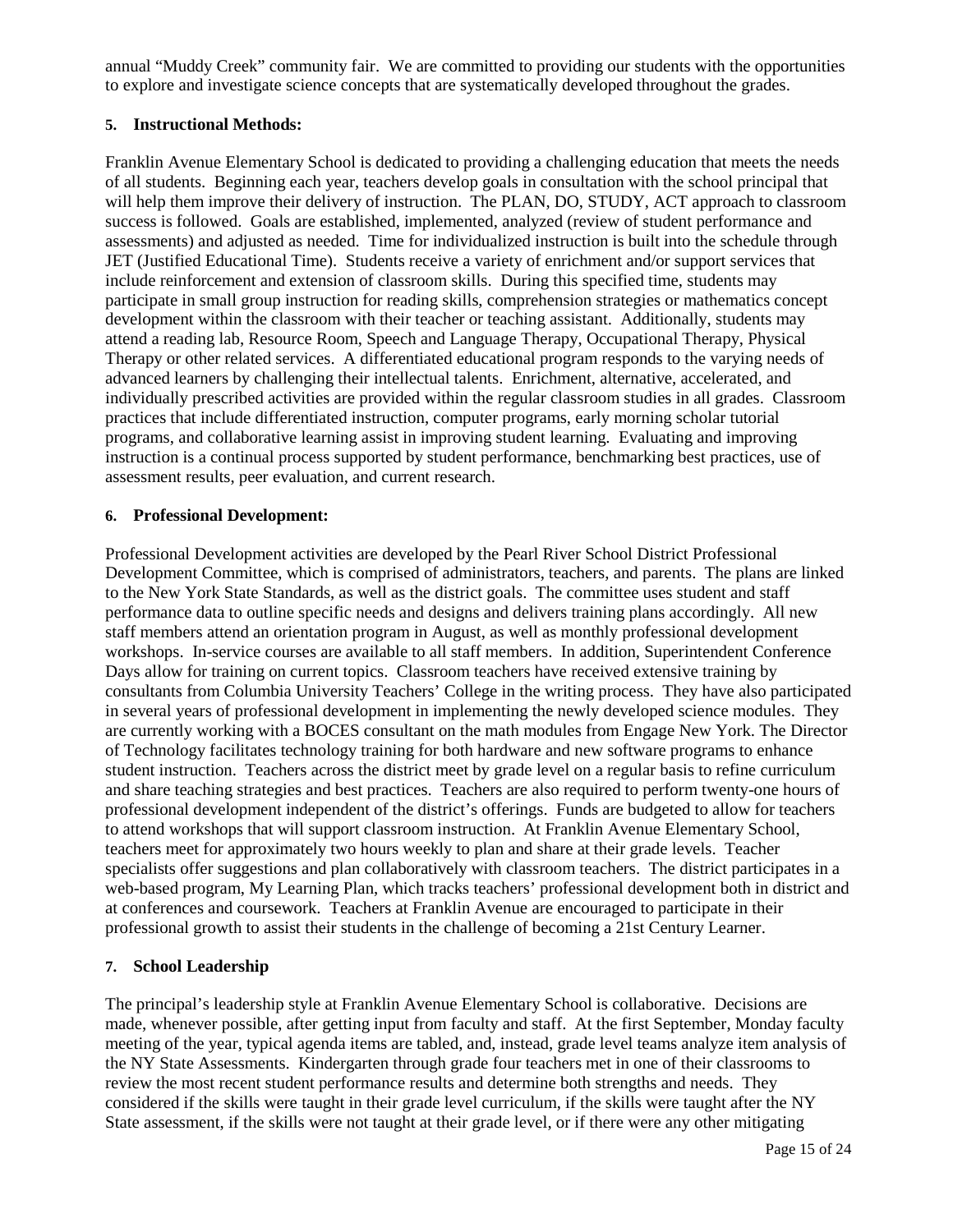factors. In this meeting, all teachers, not just the grades that are tested, share ownership for students perform.

Similarly, when the principal has the faculty meeting to discuss how the children fared on NY State Assessments in the beginning of the school year, she shares results with the entire school and congratulates all of the faculty and staff on their successes. Another way collaborative leadership is demonstrated is at grade level meetings. Grade level teams meet monthly with the principal to share successes and needs, to review at-risk students' performance, and to discuss curricular needs. At those meetings, class performance and assessment results are reviewed. Strategies are discussed regarding how to assist the student and better meet his/her academic needs. It is not uncommon for teachers to give their colleagues suggestions and advice.

One other level of school leadership is the I.S.T. (Instructional Team), which meets weekly on Friday afternoons to address our students' social, emotional, and/or academic needs. The I.S.T. is a standing committee with the school psychologist, the principal, the special education teacher, the district reading teacher, and, if needed, the speech pathologist present. Teachers fill out a form for an at risk student detailing what their concerns are and what strategies they have implemented thus far. At I.S.T. meetings, the teacher brings his/her concerns and the team brainstorms approaches, strategies, and suggestions to help remediate the problem.

Teachers at Franklin Avenue Elementary School feel empowered when it comes to helping their children succeed. They know that all the stakeholders in the school from the principal to fellow teachers to teaching assistants and monitors all want the very best for the students at Franklin Avenue School.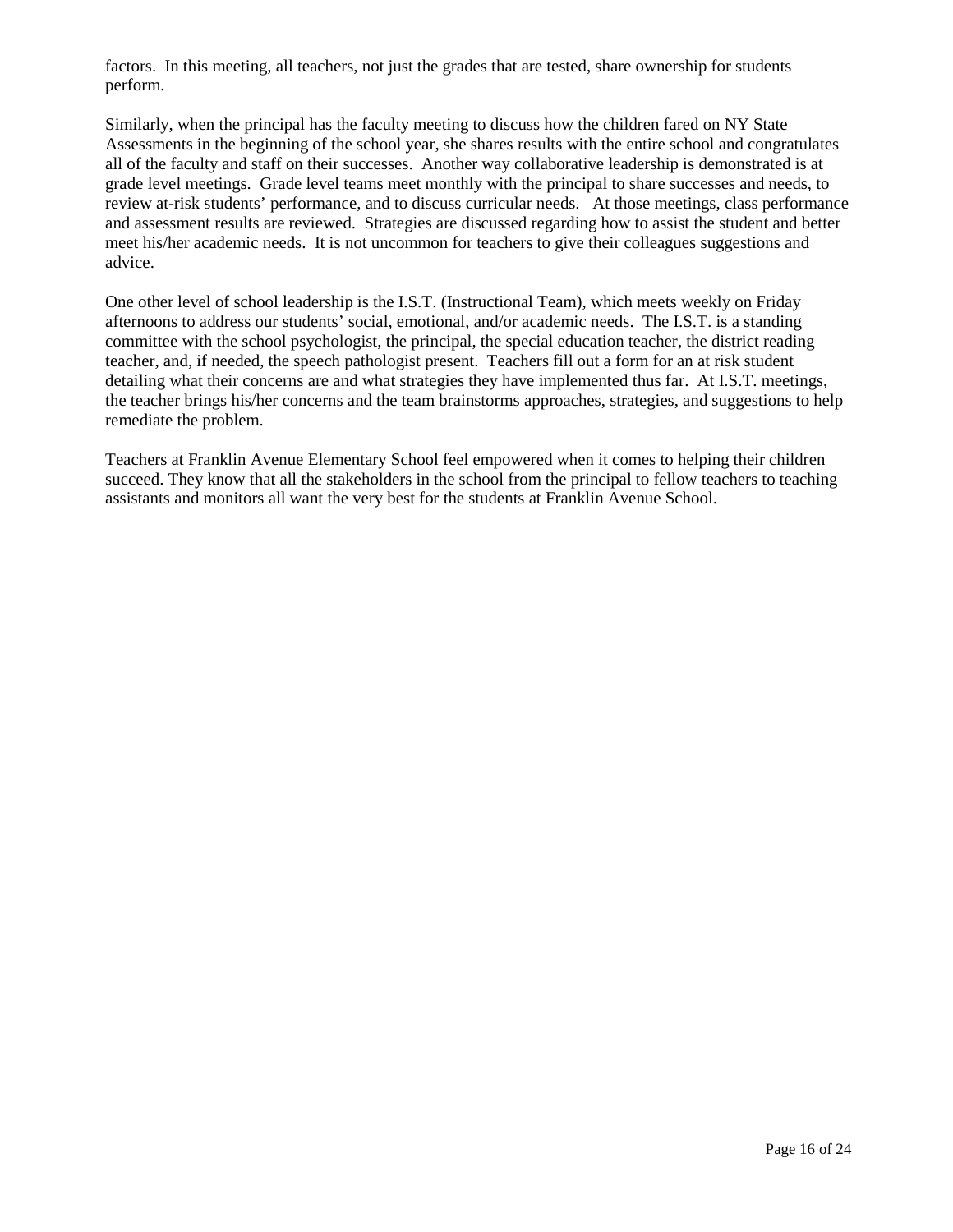### **STATE CRITERION--REFERENCED TESTS**

**Subject:** <u>Math</u><br> **All Students Tested/Grade:** 4 **Test: NYS Math**<br> **Edition/Publicat** Publisher: Pearson (2012-1013);C.T.B. McGraw Hill  $(2008 - 2011)$ 

**All Students Tested/Grade:** 4 **Edition/Publication Year:** 2013

| School Year                                    | 2012-2013        | 2011-2012        | 2010-2011      | 2009-2010        | 2008-2009      |
|------------------------------------------------|------------------|------------------|----------------|------------------|----------------|
| Testing month                                  | Apr              | Apr              | May            | May              | Mar            |
| <b>SCHOOL SCORES*</b>                          |                  |                  |                |                  |                |
| % Level 3 plus % Level 4                       | 68               | 96               | 87             | 100              | 99             |
| % Level 4                                      | 32               | 43               | 29             | 45               | 49             |
| Number of students tested                      | 78               | 70               | 62             | 66               | 67             |
| Percent of total students tested               | 100              | 99               | 100            | 100              | 97             |
| Number of students tested with                 | $\overline{2}$   | $\overline{0}$   |                |                  |                |
| alternative assessment                         |                  |                  |                |                  |                |
| % of students tested with                      | $\overline{3}$   |                  |                |                  |                |
| alternative assessment                         |                  |                  |                |                  |                |
| <b>SUBGROUP SCORES</b>                         |                  |                  |                |                  |                |
| 1. Free and Reduced-Price                      |                  |                  |                |                  |                |
| Meals/Socio-Economic/                          |                  |                  |                |                  |                |
| <b>Disadvantaged Students</b>                  |                  |                  |                |                  |                |
| % Level 3 plus % Level 4                       | 50               | 100              | 100            | 100              | 100            |
| % Level 4                                      | 50               | $\overline{0}$   | $\overline{0}$ | 33               | 50             |
| Number of students tested                      | $\overline{0}$   | $\boldsymbol{0}$ | $\mathbf{0}$   | $\overline{0}$   | $\overline{0}$ |
| 2. Students receiving Special                  |                  |                  |                |                  |                |
| <b>Education</b>                               |                  |                  |                |                  |                |
| % Level 3 plus % Level 4                       | 50               |                  | 50             | 100              | 90             |
| % Level 4                                      | 50               |                  | 50             | 25               | 50             |
| Number of students tested                      | $\overline{0}$   | $\boldsymbol{0}$ | $\overline{0}$ | $\boldsymbol{0}$ | 10             |
| 3. English Language Learner<br><b>Students</b> |                  |                  |                |                  |                |
| % Level 3 plus % Level 4                       |                  |                  |                |                  |                |
| % Level 4                                      |                  |                  |                |                  |                |
| Number of students tested                      | $\boldsymbol{0}$ | $\boldsymbol{0}$ | $\mathbf{0}$   | $\boldsymbol{0}$ | $\mathbf{0}$   |
| 4. Hispanic or Latino                          |                  |                  |                |                  |                |
| <b>Students</b>                                |                  |                  |                |                  |                |
| % Level 3 plus % Level 4                       | 71               | 100              | 100            | 100              |                |
| % Level $\overline{4}$                         | 29               | $\boldsymbol{0}$ | 33             | $\boldsymbol{0}$ |                |
| Number of students tested                      | $\overline{0}$   | $\boldsymbol{0}$ | $\overline{0}$ | $\overline{0}$   | $\mathbf{0}$   |
| 5. African- American                           |                  |                  |                |                  |                |
| <b>Students</b>                                |                  |                  |                |                  |                |
| % Level 3 plus % Level 4                       |                  |                  | 100            |                  | 100            |
| % Level 4                                      |                  |                  | $\mathbf{0}$   |                  | $\mathbf{0}$   |
| Number of students tested                      | $\overline{0}$   | $\boldsymbol{0}$ | $\mathbf{0}$   | $\overline{0}$   | $\overline{0}$ |
| <b>6. Asian Students</b>                       |                  |                  |                |                  |                |
| % Level 3 plus % Level 4                       | 100              | 100              | 100            | 100              | 100            |
| % Level 4                                      | 100              | 100              | $\overline{0}$ | 100              | $\mathbf{0}$   |
| Number of students tested                      | $\overline{0}$   | $\boldsymbol{0}$ | $\overline{0}$ | $\overline{0}$   | $\overline{0}$ |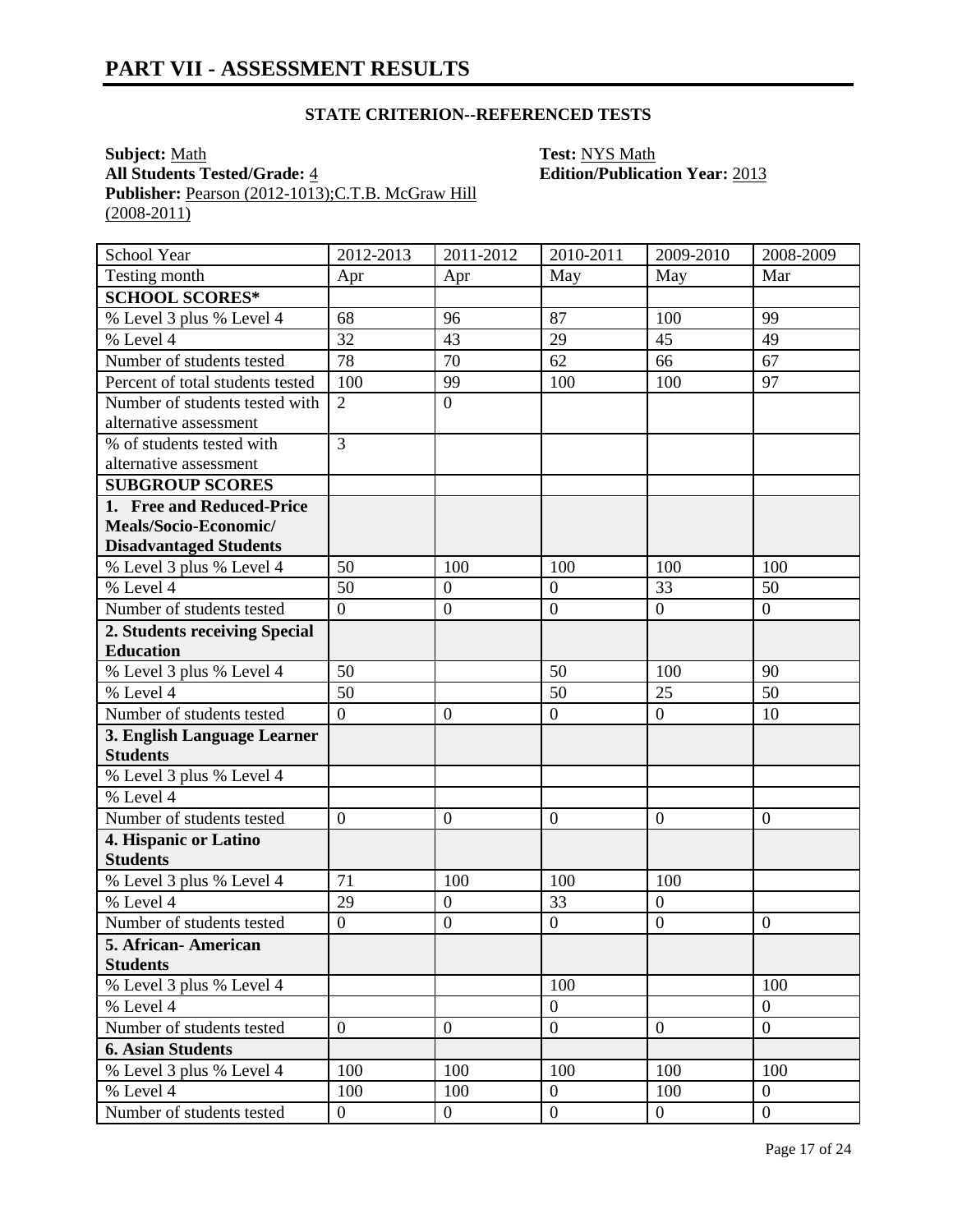| 7. American Indian or            |                |                  |                |                |                |
|----------------------------------|----------------|------------------|----------------|----------------|----------------|
| <b>Alaska Native Students</b>    |                |                  |                |                |                |
| % Level 3 plus % Level 4         |                |                  |                |                |                |
| % Level 4                        |                |                  |                |                |                |
| Number of students tested        | $\theta$       | $\theta$         | $\theta$       | $\Omega$       | $\theta$       |
| 8. Native Hawaiian or other      |                |                  |                |                |                |
| <b>Pacific Islander Students</b> |                |                  |                |                |                |
| % Level 3 plus % Level 4         |                |                  |                |                |                |
| % Level 4                        |                |                  |                |                |                |
| Number of students tested        |                |                  |                |                |                |
| 9. White Students                |                |                  |                |                |                |
| % Level 3 plus % Level 4         | 70             | 95               | 86             | 100            | 98             |
| % Level 4                        | 30             | 43               | 30             | 43             | 52             |
| Number of students tested        | 63             | 65               | 57             | 60             | 64             |
| 10. Two or More Races            |                |                  |                |                |                |
| identified Students              |                |                  |                |                |                |
| % Level 3 plus % Level 4         | $\overline{0}$ | 100              |                |                |                |
| % Level 4                        | $\overline{0}$ | 100              |                |                |                |
| Number of students tested        | $\overline{0}$ | $\boldsymbol{0}$ | $\overline{0}$ | $\overline{0}$ | $\overline{0}$ |
| 11. Other 1: Other 1             |                |                  |                |                |                |
| % Level 3 plus % Level 4         |                |                  |                |                |                |
| % Level 4                        |                |                  |                |                |                |
| Number of students tested        |                |                  |                |                |                |
| 12. Other 2: Other 2             |                |                  |                |                |                |
| % Level 3 plus % Level 4         |                |                  |                |                |                |
| % Level 4                        |                |                  |                |                |                |
| Number of students tested        |                |                  |                |                |                |
| 13. Other 3: Other 3             |                |                  |                |                |                |
| % Level 3 plus % Level 4         |                |                  |                |                |                |
| % Level 4                        |                |                  |                |                |                |
| Number of students tested        |                |                  |                |                |                |

**NOTES:** The 2012-13 school year, marked the first administration of NYSED ELA and Math Assessments aligned to NYS Common Core Learning Standards. These new assessments included increased text complexity and a greater emphasis on text-based evidence. Additionally, benchmark proficiency scores were recalibrated to match performance expectations for these standards. The 2012-13 student performance represents new benchmark data.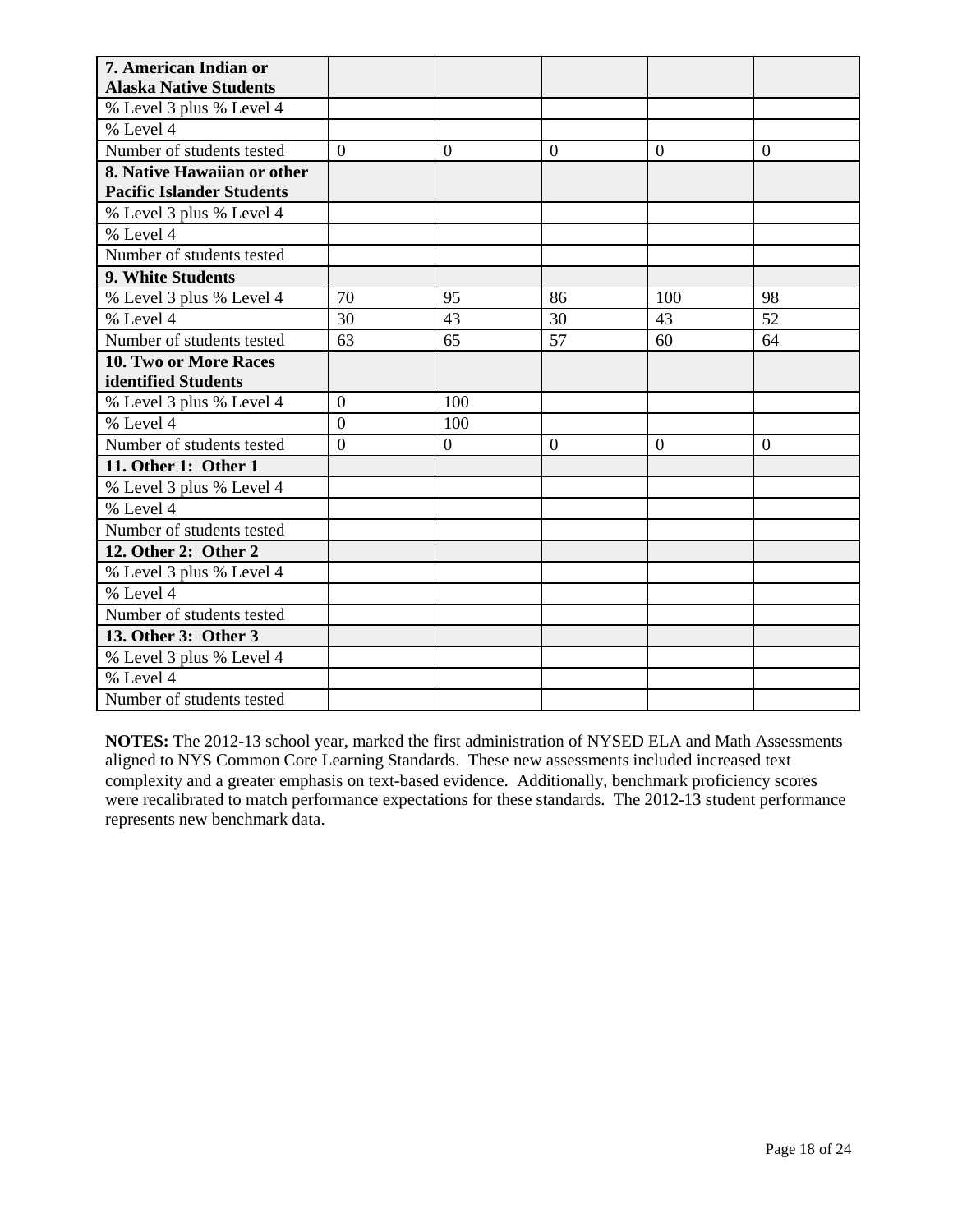#### **STATE CRITERION--REFERENCED TESTS**

# **Subject:** <u>Math</u><br> **All Students Tested/Grade:** 4 **Test: NYS Math**<br> **Edition/Publicat Publisher:** <u>Pearson (2012-1013);C.T.B. McGraw Hill</u>  $(2008-2011)$

# **All Students Tested/Grade:** 4 **Edition/Publication Year:** 2013

| School Year                                            | 2012-2013      | 2011-2012        | 2010-2011      | 2009-2010        | 2008-2009      |
|--------------------------------------------------------|----------------|------------------|----------------|------------------|----------------|
| Testing month                                          | Apr            | Apr              | May            | May              | Mar            |
| <b>SCHOOL SCORES*</b>                                  |                |                  |                |                  |                |
| % Level 3 plus % Level 4                               | 71             | 92               | 87             | 99               | 100            |
| % Level 4                                              | 28             | 48               | 33             | 48               | 74             |
| Number of students tested                              | 72             | 62               | 70             | 68               | 47             |
| Percent of total students tested                       | 100            | 100              | 100            | 100              | 100            |
| Number of students tested with                         | $\overline{0}$ | $\mathbf{1}$     |                |                  |                |
| alternative assessment                                 |                |                  |                |                  |                |
| % of students tested with                              |                | $\overline{2}$   |                |                  |                |
| alternative assessment                                 |                |                  |                |                  |                |
| <b>SUBGROUP SCORES</b>                                 |                |                  |                |                  |                |
| 1. Free and Reduced-Price                              |                |                  |                |                  |                |
| Meals/Socio-Economic/                                  |                |                  |                |                  |                |
| <b>Disadvantaged Students</b>                          |                |                  |                |                  |                |
| % Level 3 plus % Level 4                               | $\overline{0}$ | 100              | 100            | 100              | 100            |
| % Level $4$                                            | $\overline{0}$ | 33               | $\mathbf{0}$   | 100              | 67             |
| Number of students tested                              | $\overline{0}$ | 3                | $\mathbf{1}$   | $\mathbf{1}$     | 3              |
| 2. Students receiving Special                          |                |                  |                |                  |                |
| <b>Education</b>                                       |                |                  |                |                  |                |
| % Level 3 plus % Level 4                               | 33             | 50               | 60             | 90               | 100            |
| % Level 4                                              | $\overline{0}$ | 33               | 20             | 40               | 60             |
| Number of students tested                              | $\overline{3}$ | 6                | 5              | 10               | 5              |
| 3. English Language Learner                            |                |                  |                |                  |                |
| <b>Students</b>                                        |                |                  |                |                  |                |
| % Level 3 plus % Level 4                               |                |                  |                |                  |                |
| % Level 4                                              |                |                  |                |                  |                |
| Number of students tested                              | $\overline{0}$ | $\boldsymbol{0}$ | $\overline{0}$ | $\overline{0}$   | $\overline{0}$ |
| 4. Hispanic or Latino                                  |                |                  |                |                  |                |
| <b>Students</b>                                        |                |                  |                |                  |                |
| % Level 3 plus % Level 4                               | 33             | 100              | 100            | $\overline{0}$   | 100            |
| % Level 4                                              | 33             | 67               | $\overline{0}$ |                  | 100            |
| Number of students tested                              | $\overline{3}$ | 3                | 3              | $\boldsymbol{0}$ | $\mathbf{1}$   |
| 5. African-American                                    |                |                  |                |                  |                |
| <b>Students</b>                                        |                |                  |                |                  |                |
| % Level 3 plus % Level 4<br>% Level 4                  |                | 100              |                | 100              |                |
|                                                        |                | $\boldsymbol{0}$ |                | $\boldsymbol{0}$ |                |
| Number of students tested                              | $\overline{0}$ | 1                | $\mathbf{0}$   | 1                | $\overline{0}$ |
| <b>6. Asian Students</b>                               |                |                  |                |                  |                |
| % Level 3 plus % Level 4                               | 100            | 100              | 100            | 100              |                |
| % Level 4                                              | 100            | 100              | 100            | 50               |                |
| Number of students tested                              | $\mathbf{1}$   | 1                | 3              | $\overline{2}$   | $\mathbf{0}$   |
| 7. American Indian or<br><b>Alaska Native Students</b> |                |                  |                |                  |                |
|                                                        |                |                  |                |                  |                |
| % Level 3 plus % Level 4                               |                |                  |                |                  |                |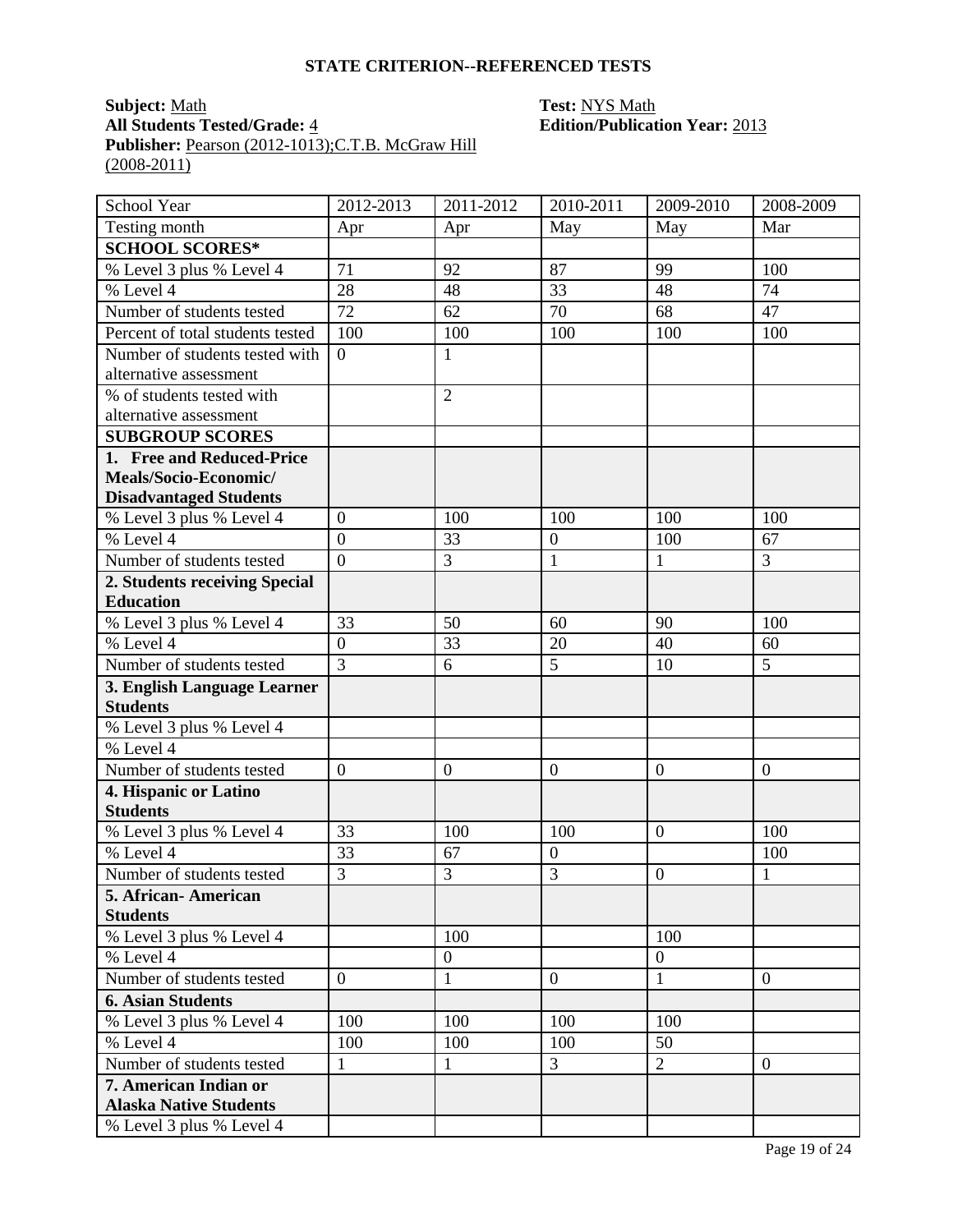| % Level 4                        |                |                  |                |                |                  |
|----------------------------------|----------------|------------------|----------------|----------------|------------------|
| Number of students tested        | $\overline{0}$ | $\boldsymbol{0}$ | $\overline{0}$ | $\overline{0}$ | $\boldsymbol{0}$ |
| 8. Native Hawaiian or other      |                |                  |                |                |                  |
| <b>Pacific Islander Students</b> |                |                  |                |                |                  |
| % Level 3 plus % Level 4         |                |                  |                |                |                  |
| % Level 4                        |                |                  |                |                |                  |
| Number of students tested        |                |                  |                |                |                  |
| 9. White Students                |                |                  |                |                |                  |
| % Level 3 plus % Level 4         | 71             | 91               | 85             | 98             | 100              |
| % Level 4                        | 26             | 46               | 33             | 48             | 74               |
| Number of students tested        | 66             | 56               | 61             | 64             | 46               |
| <b>10. Two or More Races</b>     |                |                  |                |                |                  |
| identified Students              |                |                  |                |                |                  |
| % Level 3 plus % Level 4         | 100            |                  | 100            |                |                  |
| % Level 4                        | 50             |                  | $\overline{0}$ |                |                  |
| Number of students tested        | $\overline{2}$ | $\theta$         | $\overline{2}$ | $\Omega$       | $\overline{0}$   |
| 11. Other 1: Other 1             |                |                  |                |                |                  |
| % Level 3 plus % Level 4         |                |                  |                |                |                  |
| % Level 4                        |                |                  |                |                |                  |
| Number of students tested        |                |                  |                |                |                  |
| 12. Other 2: Other 2             |                |                  |                |                |                  |
| % Level 3 plus % Level 4         |                |                  |                |                |                  |
| % Level 4                        |                |                  |                |                |                  |
| Number of students tested        |                |                  |                |                |                  |
| 13. Other 3: Other 3             |                |                  |                |                |                  |
| % Level 3 plus % Level 4         |                |                  |                |                |                  |
| % Level 4                        |                |                  |                |                |                  |
| Number of students tested        |                |                  |                |                |                  |

**NOTES:** The 2012-13 school year, marked the first administration of NYSED ELA and Math Assessments aligned to NYS Common Core Learning Standards. These new assessments included increased text complexity and a greater emphasis on text-based evidence. Additionally, benchmark proficiency scores were recalibrated to match performance expectations for these standards. The 2012-13 student performance represents new benchmark data.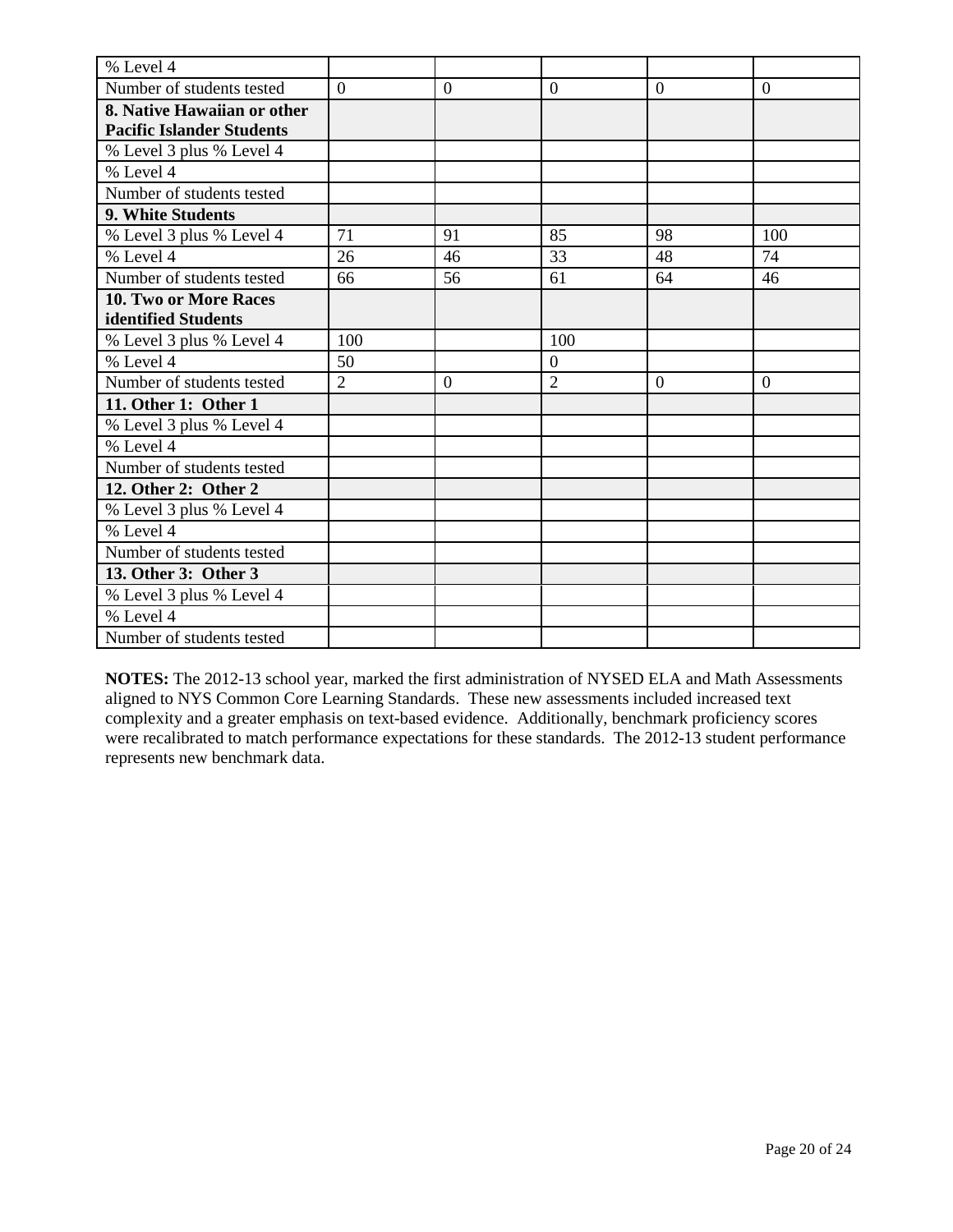#### **STATE CRITERION--REFERENCED TESTS**

# **Subject:** <u>Reading/ELA</u> **Test: NYS ELA All Students Tested/Grade:** 3 **Edition/Publica Publisher:** <u>Pearson (2012-1013);C.T.B. McGraw Hill</u>  $(2008 - 2011)$

# **Edition/Publication Year: 2012**

| School Year                          | 2012-2013      | 2011-2012        | 2010-2011        | 2009-2010        | 2008-2009        |
|--------------------------------------|----------------|------------------|------------------|------------------|------------------|
| Testing month                        | Apr            | Apr              | May              | Apr              | Jan              |
| <b>SCHOOL SCORES*</b>                |                |                  |                  |                  |                  |
| $\frac{1}{2}$ Level 3 plus % Level 4 | 63             | 93               | 84               | 85               | 96               |
| % Level 4                            | $\overline{5}$ | 22               | 15               | 22               | 34               |
| Number of students tested            | 78             | 69               | 62               | 66               | 68               |
| Percent of total students tested     | 100            | 97               | 100              | 100              | 99               |
| Number of students tested with       | $\overline{2}$ | $\overline{0}$   |                  |                  |                  |
| alternative assessment               |                |                  |                  |                  |                  |
| % of students tested with            | 3              |                  |                  |                  |                  |
| alternative assessment               |                |                  |                  |                  |                  |
| <b>SUBGROUP SCORES</b>               |                |                  |                  |                  |                  |
| 1. Free and Reduced-Price            |                |                  |                  |                  |                  |
| Meals/Socio-Economic/                |                |                  |                  |                  |                  |
| <b>Disadvantaged Students</b>        |                |                  |                  |                  |                  |
| % Level 3 plus % Level 4             | 33             |                  | 50               | 100              | 100              |
| % Level 4                            | $\overline{0}$ |                  | $\overline{0}$   | 33               | 33               |
| Number of students tested            | $\overline{3}$ | $\boldsymbol{0}$ | $\overline{2}$   | 3                | 3                |
| 2. Students receiving Special        |                |                  |                  |                  |                  |
| <b>Education</b>                     |                |                  |                  |                  |                  |
| % Level 3 plus % Level 4             | 50             |                  | 50               | 50               | 80               |
| % Level $4$                          | 33             |                  | 50               | 25               | 50               |
| Number of students tested            | $\overline{6}$ | $\overline{0}$   | $\overline{4}$   | $\overline{4}$   | 10               |
| 3. English Language Learner          |                |                  |                  |                  |                  |
| <b>Students</b>                      |                |                  |                  |                  |                  |
| % Level 3 plus % Level 4             |                |                  |                  |                  |                  |
| % Level 4                            |                |                  |                  |                  |                  |
| Number of students tested            | $\mathbf{0}$   | $\boldsymbol{0}$ | $\boldsymbol{0}$ | $\boldsymbol{0}$ | $\overline{0}$   |
| 4. Hispanic or Latino                |                |                  |                  |                  |                  |
| <b>Students</b>                      |                |                  |                  |                  |                  |
| % Level 3 plus % Level 4             | 71             | 67               | 100              | 100              |                  |
| % Level 4                            | 14             | $\boldsymbol{0}$ | 33               | $\boldsymbol{0}$ |                  |
| Number of students tested            | $\overline{7}$ | 3                | 3                | $\overline{2}$   | $\boldsymbol{0}$ |
| 5. African- American                 |                |                  |                  |                  |                  |
| <b>Students</b>                      |                |                  |                  |                  |                  |
| % Level 3 plus % Level 4             |                |                  | $\overline{0}$   |                  | 100              |
| % Level 4                            |                |                  | $\overline{0}$   |                  | $\mathbf{0}$     |
| Number of students tested            | $\overline{0}$ | $\mathbf{0}$     | $\mathbf{1}$     | $\overline{0}$   | $\mathbf{1}$     |
| <b>6. Asian Students</b>             |                |                  |                  |                  |                  |
| % Level 3 plus % Level 4             | 67             | 100              | 100              | 100              | 100              |
| % Level 4                            | $\overline{0}$ | 100              | $\overline{0}$   | 33               | $\overline{0}$   |
| Number of students tested            | $\overline{3}$ | $\mathbf{1}$     | $\mathbf{1}$     | $\overline{3}$   | $\overline{2}$   |
| 7. American Indian or                |                |                  |                  |                  |                  |
| <b>Alaska Native Students</b>        |                |                  |                  |                  |                  |
| % Level 3 plus % Level 4             |                |                  |                  |                  |                  |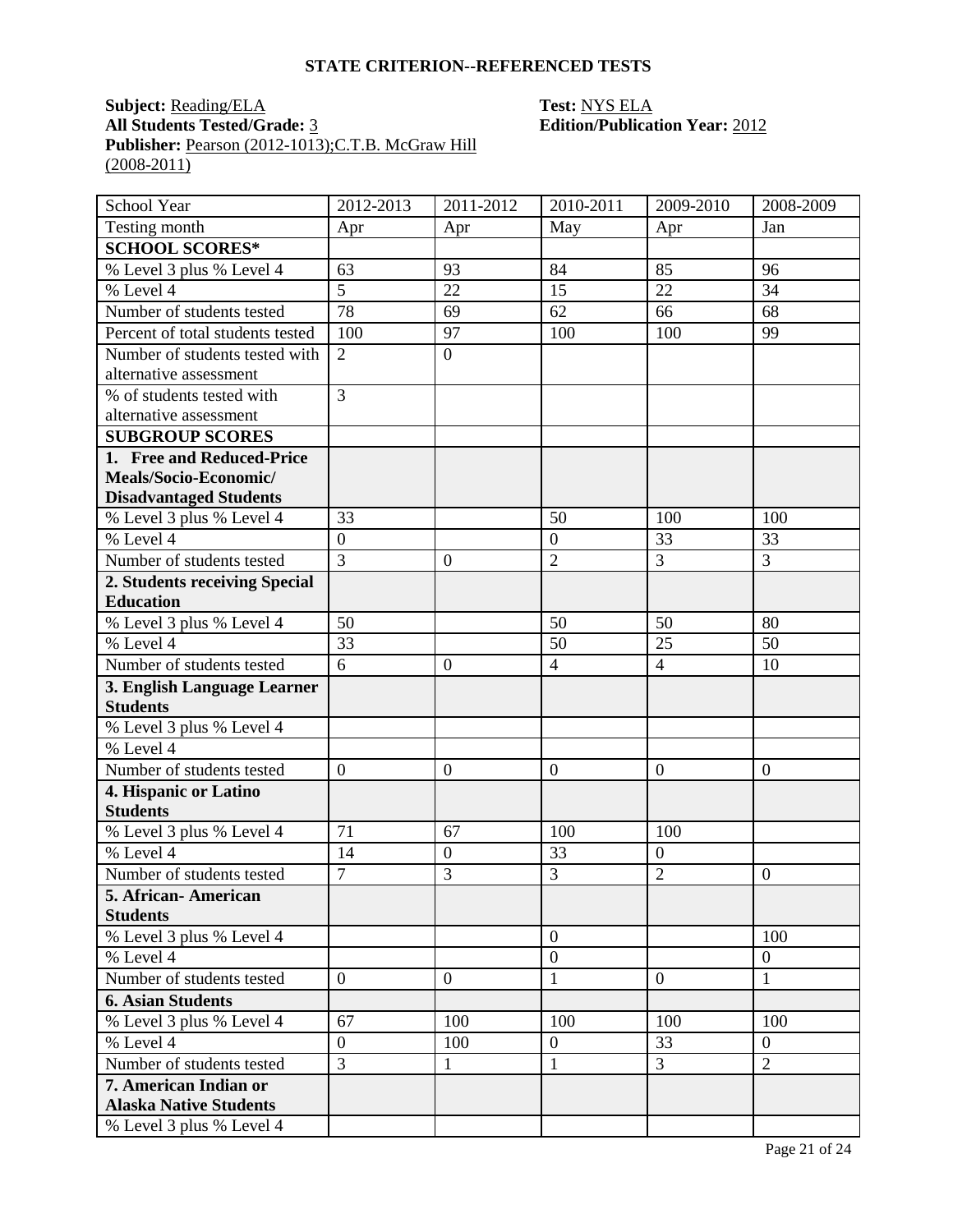| % Level 4                        |                  |                |                |                  |                  |
|----------------------------------|------------------|----------------|----------------|------------------|------------------|
| Number of students tested        | $\overline{0}$   | $\mathbf{0}$   | $\overline{0}$ | $\boldsymbol{0}$ | $\boldsymbol{0}$ |
| 8. Native Hawaiian or other      |                  |                |                |                  |                  |
| <b>Pacific Islander Students</b> |                  |                |                |                  |                  |
| % Level 3 plus % Level 4         |                  |                |                |                  |                  |
| % Level 4                        |                  |                |                |                  |                  |
| Number of students tested        |                  |                |                |                  |                  |
| 9. White Students                |                  |                |                |                  |                  |
| % Level 3 plus % Level 4         | 63               | 94             | 84             | 83               | 95               |
| % Level 4                        | 5                | 22             | 14             | 22               | 35               |
| Number of students tested        | 63               | 63             | 57             | 60               | 65               |
| <b>10. Two or More Races</b>     |                  |                |                |                  |                  |
| identified Students              |                  |                |                |                  |                  |
| % Level 3 plus % Level 4         | 33               | 100            |                |                  |                  |
| % Level 4                        | $\boldsymbol{0}$ | $\overline{0}$ |                |                  |                  |
| Number of students tested        | 3                | $\overline{2}$ | $\overline{0}$ | $\theta$         | $\Omega$         |
| 11. Other 1: Other 1             |                  |                |                |                  |                  |
| % Level 3 plus % Level 4         |                  |                |                |                  |                  |
| % Level 4                        |                  |                |                |                  |                  |
| Number of students tested        |                  |                |                |                  |                  |
| 12. Other 2: Other 2             |                  |                |                |                  |                  |
| % Level 3 plus % Level 4         |                  |                |                |                  |                  |
| % Level 4                        |                  |                |                |                  |                  |
| Number of students tested        |                  |                |                |                  |                  |
| 13. Other 3: Other 3             |                  |                |                |                  |                  |
| % Level 3 plus % Level 4         |                  |                |                |                  |                  |
| % Level 4                        |                  |                |                |                  |                  |
| Number of students tested        |                  |                |                |                  |                  |

**NOTES:** The 2012-13 school year, marked the first administration of NYSED ELA and Math Assessments aligned to NYS Common Core Learning Standards. These new assessments included increased text complexity and a greater emphasis on text-based evidence. Additionally, benchmark proficiency scores were recalibrated to match performance expectations for these standards. The 2012-13 student performance represents new benchmark data.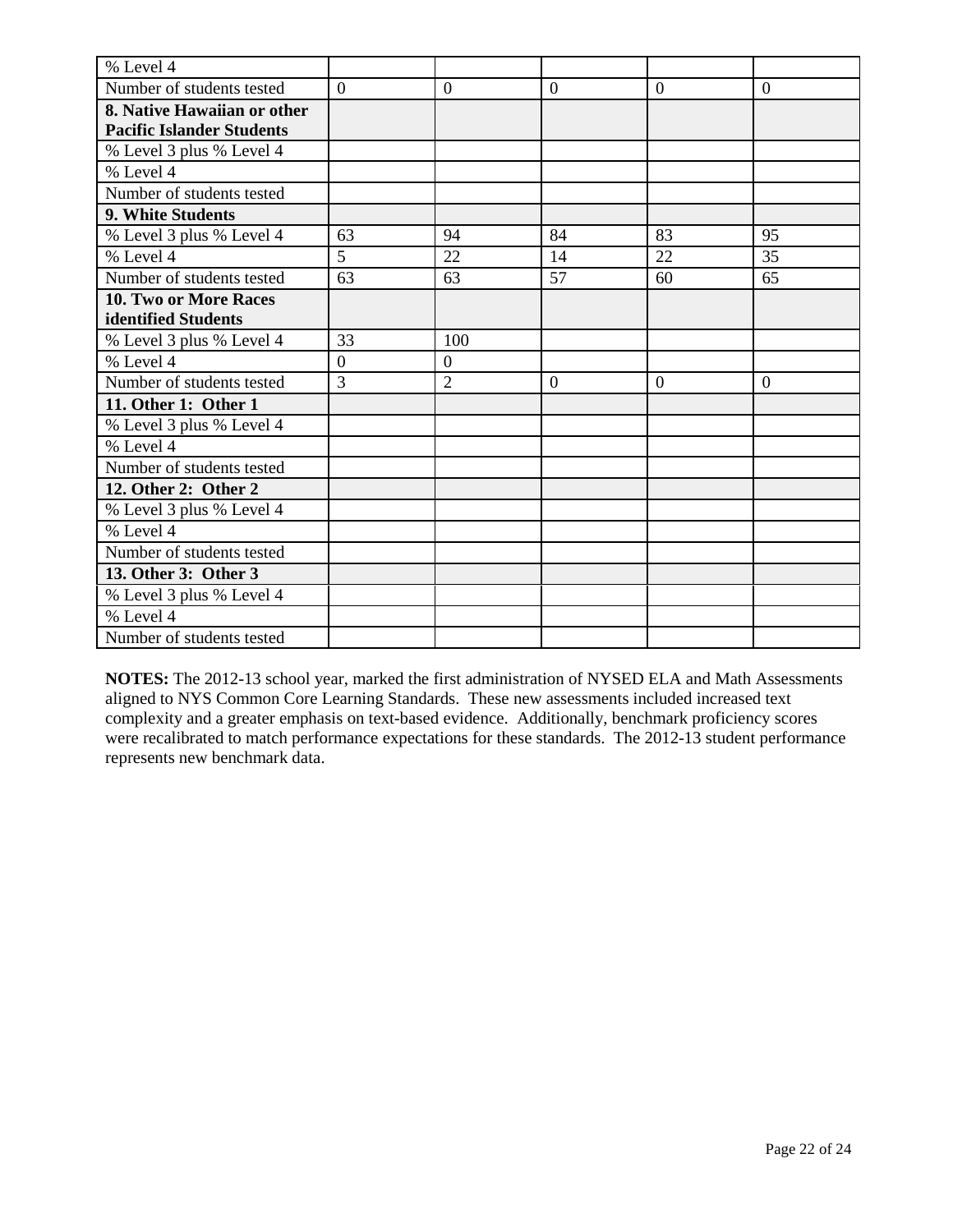## **STATE CRITERION--REFERENCED TESTS**

**Subject:** <u>Reading/ELA</u> **Test: NYS ELA All Students Tested/Grade:** 4 **Edition/Publica Publisher:** Pearson 2012-2013

# **All Students Tested/Grade:** 4 **Edition/Publication Year:** 2013

| School Year                                    | 2012-2013                          | 2011-2012        | 2010-2011        | 2009-2010        | 2008-2009        |
|------------------------------------------------|------------------------------------|------------------|------------------|------------------|------------------|
| Testing month                                  | Apr                                | Apr              | May              | Apr              | Jan              |
| <b>SCHOOL SCORES*</b>                          |                                    |                  |                  |                  |                  |
| % Level 3 plus % Level 4                       | 75                                 | 92               | 77               | 92               | 100              |
| % Level 4                                      | 28                                 | 20               | $\overline{4}$   | 22               | 28               |
| Number of students tested                      | 72                                 | 62               | 70               | 49               | 47               |
| Percent of total students tested               | 100                                | 100              | 100              | $\overline{72}$  | 100              |
| Number of students tested with                 | $\theta$                           | $\mathbf{1}$     | $\overline{0}$   | $\overline{0}$   | $\overline{0}$   |
| alternative assessment                         |                                    |                  |                  |                  |                  |
| % of students tested with                      | $\overline{0}$                     | $\overline{2}$   |                  |                  |                  |
| alternative assessment                         |                                    |                  |                  |                  |                  |
| <b>SUBGROUP SCORES</b>                         |                                    |                  |                  |                  |                  |
| 1. Free and Reduced-Price                      |                                    |                  |                  |                  |                  |
| Meals/Socio-Economic/                          |                                    |                  |                  |                  |                  |
| <b>Disadvantaged Students</b>                  |                                    |                  |                  |                  |                  |
| % Level 3 plus % Level 4                       | $\boldsymbol{0}$                   | 67               | 100              | 100              | 100              |
| % Level 4                                      | $\overline{0}$                     | $\overline{0}$   | $\boldsymbol{0}$ | 100              | $\overline{0}$   |
| Number of students tested                      | $\overline{0}$                     | 3                | $\mathbf{1}$     | $\mathbf{1}$     | 3                |
| 2. Students receiving Special                  |                                    |                  |                  |                  |                  |
| <b>Education</b>                               |                                    |                  |                  |                  |                  |
| % Level 3 plus % Level 4                       | 33                                 | 50               | 60               | 60<br>30         | 100              |
| % Level 4                                      | $\boldsymbol{0}$<br>$\overline{3}$ | 17               | 20<br>5          |                  | 60<br>5          |
| Number of students tested                      |                                    | 6                |                  | 10               |                  |
| 3. English Language Learner<br><b>Students</b> |                                    |                  |                  |                  |                  |
| % Level 3 plus % Level 4                       |                                    |                  |                  |                  |                  |
| % Level 4                                      |                                    |                  |                  |                  |                  |
| Number of students tested                      | $\boldsymbol{0}$                   | $\boldsymbol{0}$ | $\mathbf{0}$     | $\boldsymbol{0}$ | $\boldsymbol{0}$ |
| 4. Hispanic or Latino                          |                                    |                  |                  |                  |                  |
| <b>Students</b>                                |                                    |                  |                  |                  |                  |
| % Level 3 plus % Level 4                       | 67                                 | 100              | 67               |                  | 100              |
| % Level 4                                      | 33                                 | 33               | $\mathbf{0}$     |                  | $\boldsymbol{0}$ |
| Number of students tested                      | 3                                  | 3                | 3                | $\overline{0}$   | 1                |
| 5. African-American                            |                                    |                  |                  |                  |                  |
| <b>Students</b>                                |                                    |                  |                  |                  |                  |
| % Level 3 plus % Level 4                       | $\overline{0}$                     | 100              |                  |                  |                  |
| % Level 4                                      | $\overline{0}$                     | $\boldsymbol{0}$ |                  |                  |                  |
| Number of students tested                      | $\overline{0}$                     | $\mathbf{1}$     | $\overline{0}$   | $\overline{0}$   | $\overline{0}$   |
| <b>6. Asian Students</b>                       |                                    |                  |                  |                  |                  |
| % Level 3 plus % Level 4                       | 100                                | 100              | 100              | 100              |                  |
| % Level 4                                      | 100                                |                  | 33               | $\overline{0}$   |                  |
| Number of students tested                      | $\mathbf{1}$                       | $\mathbf{1}$     | $\overline{3}$   | $\overline{2}$   | $\overline{0}$   |
| 7. American Indian or                          |                                    |                  |                  |                  |                  |
| <b>Alaska Native Students</b>                  |                                    |                  |                  |                  |                  |
| % Level 3 plus % Level 4                       |                                    |                  |                  |                  |                  |
| % Level 4                                      |                                    |                  |                  |                  |                  |